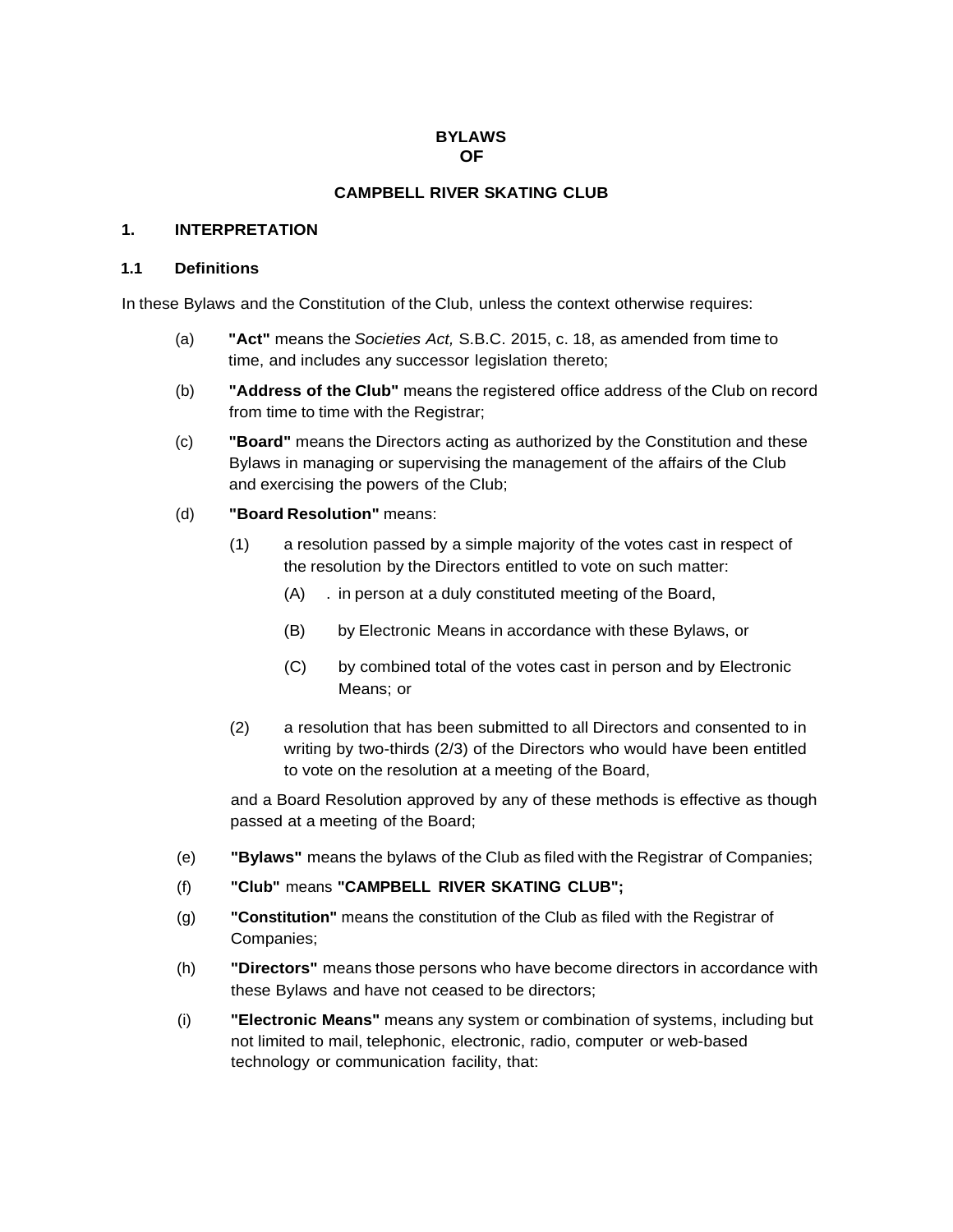- (1) in relation to a meeting or proceeding, permits all participants to communicate with each other or otherwise participate contemporaneously, in a manner comparable, but not necessarily identical, to a meeting where all were present in the same location, and
- (2) in relation to a vote, permits all eligible voters to cast a vote on the matter for determination in a manner that adequately discloses the intentions of the voters;"
- U) **"General Meeting"** means a meeting of the Members, and includes an annual general meeting and any special or extraordinary general meetings of the Society;
- (k) *"Income Tax Acf'* means the *Income Tax Act,* R.S.C. 1985 (5th Supp.), c.1 as amended from time to time:
- (I) **"Members"** means those Persons who are members of the Club in accordance with these Bylaws and who have not ceased to be members, and includes Voting Members and Non-Voting Members;
- (m) *"mutatis mutandis"* means with the necessary changes having been made to ensure that the language makes sense in the context;
- (n) **"Ordinary Resolution"** means:
	- (1) a resolution passed by a simple majority of the votes cast in respect of the resolution by those Members entitled to vote in person at a duly constituted General Meeting, or
	- (2) a resolution that has been submitted to the Members and consented to in writing by at least two-thirds (2/3) of the Voting Members,

and an Ordinary Resolution approved by any one or more of these methods is effective as though passed at a General Meeting of the Club;

- (o) **"Person"** means a natural person;
- (p) **"President"** means the Person currently elected to the office of president of the Club in accordance with these Bylaws;
- (q) **"Registered Address"** of a Member or Director means the address of that Person as recorded in the register of Members or the register of Directors;
- (r) **"Registrar of Companies"** means the Registrar of Companies of the Province of British Columbia;
- (s) **"Section"** means the British Columbia and Yukon Section of Skate Canada, a society incorporated under the *Societies Act,* or its successor organization;
- (t) **"Skate Canada"** means Skate Canada, a corporation incorporated or continued under the laws of Canada, or its successor;
- (u) **"Skater"** means a Person who is a registrant of Skate Canada and registered in the skating programs of the Club;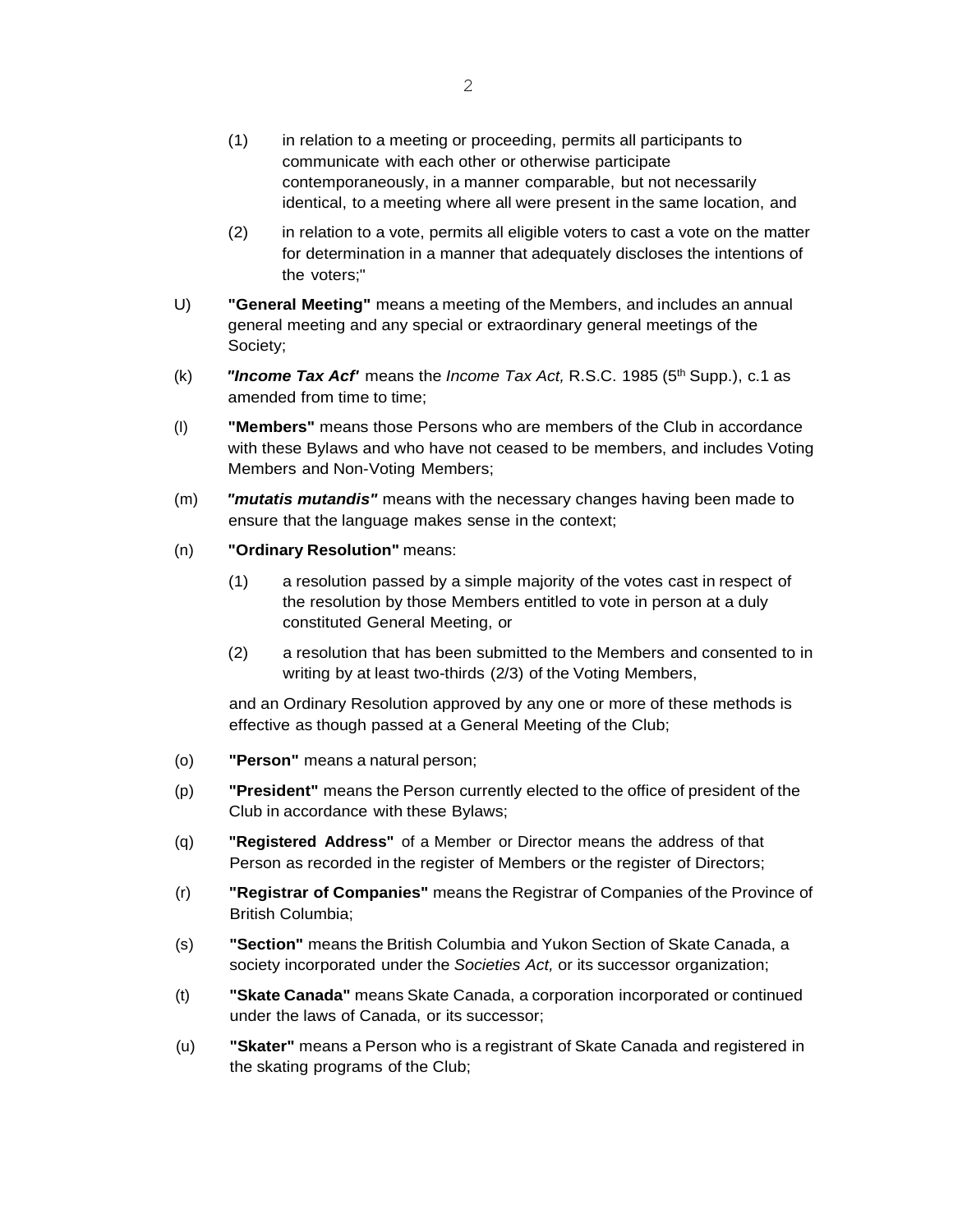- (v) **"Skating Year"** means the period from September 1 to August 31 each year;
- (w) **"Society"** means the Club;
- **(x)** *"Societies Acf'* means the *Societies Act,* S.B.C. 2015, c. 18, as amended from time to time, and includes any successor legislation thereto; and
- (y) **"Special Resolution"** means:
	- (1) a resolution, of which the notice required by the Act and these Bylaws has been provided, passed by at least two-thirds (2/3) of the votes cast in respect of the resolution by those Members entitled to vote in person at a duly constituted General Meeting, or
	- (2) a resolution that has been submitted to the Members and consented to in writing by every Member who would have been entitled to vote on the resolution in person at a General Meeting,

and a Special Resolution approved by any one or more of these methods is effective as though passed at a General Meeting;

### **1.1** *Societies Act* **Definitions**

Except as otherwise provided, the definitions in the Act on the date these Bylaws become effective apply to these Bylaws and the Constitution.

#### **1.2 Plural and Singular Forms**

In these Bylaws, a word defined in the plural form includes the singular and vice-versa.

### **2. RELATIONSHIP WITH SKATE CANADA AND SECTION**

### **2.1 Affiliations**

The Club is a member of Skate Canada and a member of the Section; as such, it is bound by and will operate in compliance with the applicable bylaws, rules, regulations, policies and procedures of Skate Canada and the Section.

### **2.2 Fees**

The Club shall pay such fees and charges required of Skate Canada clubs when required, and in such manner, as determined by Skate Canada from time to time.

### **2.3 Compliance with Bylaws and Policies**

The Club shall operate in strict compliance with applicable bylaws, rules, regulations and policies of Skate Canada and the Section in force from time to time. Any bylaw, rule, regulation, policy or procedure of the Club that is inconsistent with the bylaws, rules, regulations and policies of Skate Canada and the Section will, to the extent of the inconsistency, be deemed to be void and of no effect.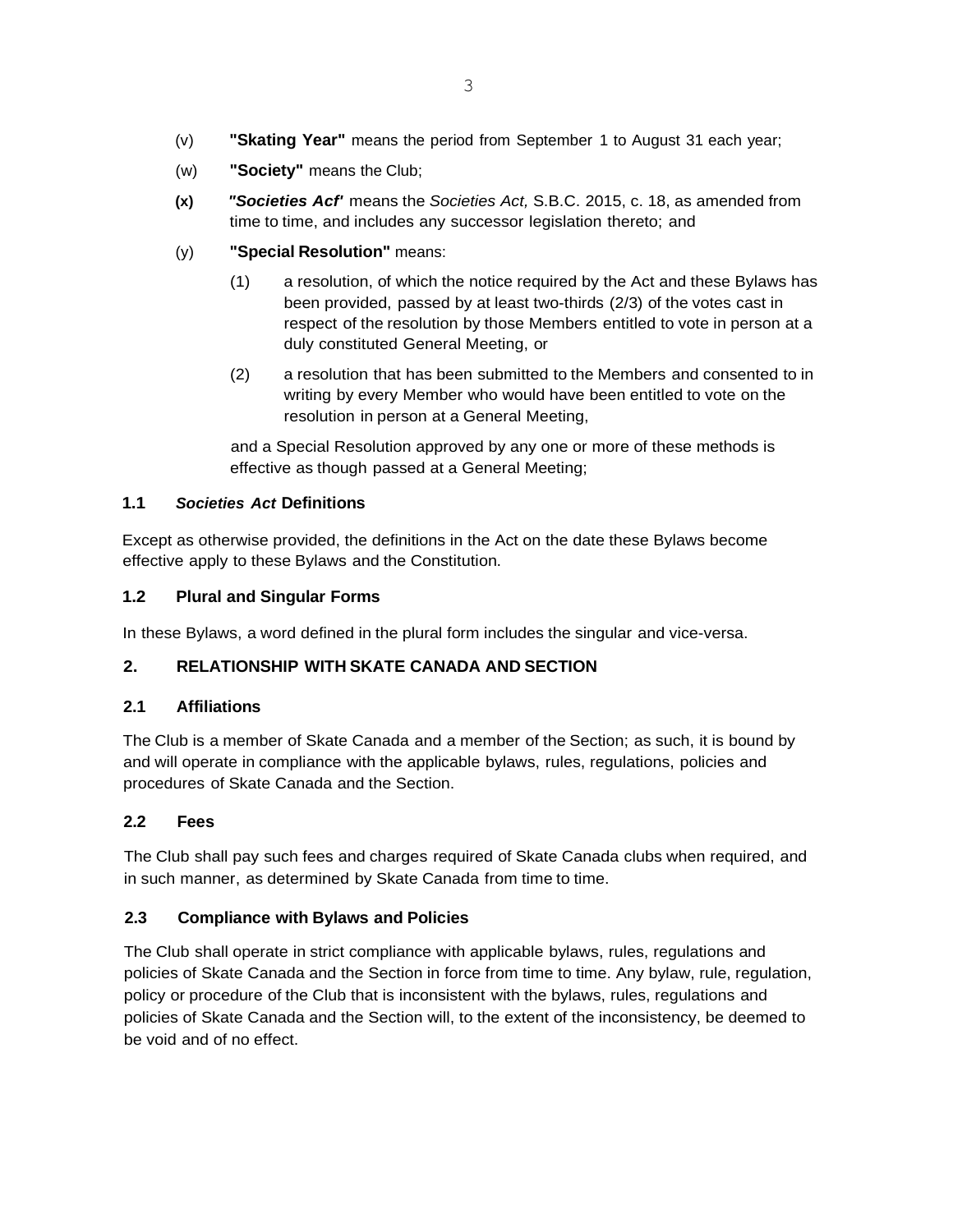It is acknowledged that the bylaws, rules, regulations and policies of Skate Canada take precedence over those of the Section, save and except where the bylaws, rules, regulations or policies of the Section are enacted as a result of, or to comply with, the laws applicable in the Province of British Columbia that govern the Club.

# **2.4 Programs**

The Club shall operate only Skate Canada approved figure skating and skating programs.

# **2.5 Eligibility Status of Skaters**

The Club shall protect the Skate Canada eligibility status of its Skaters. The Club shall not knowingly or deliberately take or omit to take any action that would jeopardize the eligible status of its Skaters.

## **2.6 Coaching**

The Club shall ensure that only professional coaches registered with Skate Canada are permitted to teach figure skating and skating programs in the Club.

## **3. MEMBERSHIP**

## **3.1 Admission to Membership**

Membership in the Club will be restricted to those Persons who are, on the date these Bylaws come into force, or subsequently become Members in accordance with these Bylaws.

## **3.2 Transition of Membership**

On the date these Bylaws come into force:

- (a) each Person who is a member of the Club in good standing and who is eligible for membership under these Bylaws will continue as a Member until the conclusion of the current term of membership, unless he or she otherwise ceases to be a Member in accordance with these Bylaws; and
- (b) each Person who is a member of the Club not in good standing or who is ineligible for membership under these Bylaws will be deemed to have resigned from membership effective that date.

## **3.3 Classes of Membership**

There will be one (1) class of voting membership, the members of which are called "Voting Members" and one (1) class of non-voting membership, the members of which are called "Nonvoting Members".

# **3.4 Eligibility for Voting Membership**

A Person is automatically deemed to be a Voting Member in any of the following situations:

(a) a Director, for so long as he or she remains a Director;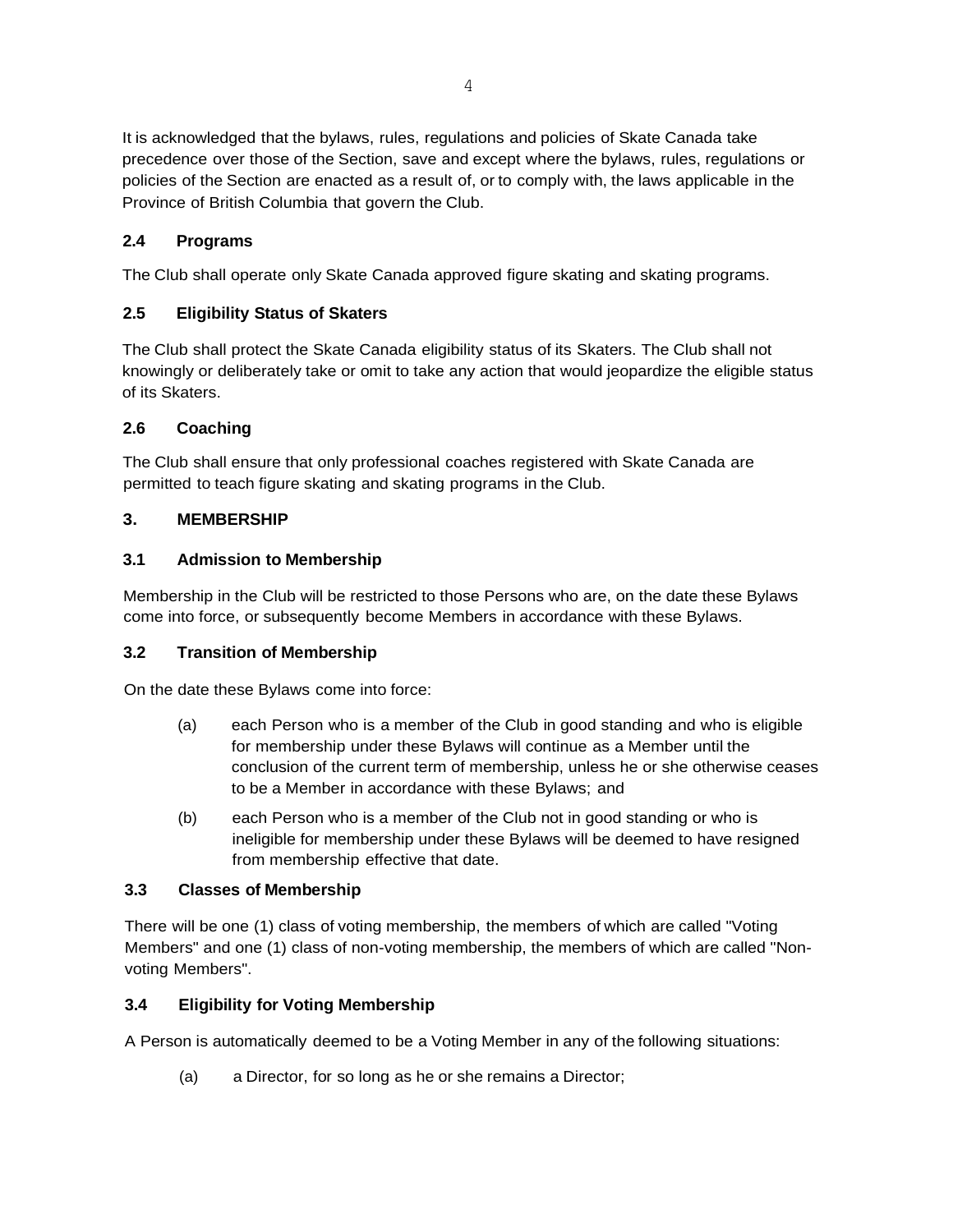- (b) a Skater who is 19 years of age or older, for the duration of the current Skating Year;
- (c) the Parent or Guardian who registers a Skater under the age of 19 with the Club, for the duration of the current Skating Year.

A Person may be eligible to be accepted as a Voting Member if he or she:

- (d) is 19 years of age or older; and
- (e) has one or more children or dependents who are Skaters; or
- (f) is interested in advancing the purposes and supporting the activities of the Club.

Notwithstanding the foregoing, a Person who is an employee of, or in a contract for services with, the Club is not eligible for voting membership.

### **3.5 Eligibility for Non-Voting Membership**

A Skater who is under the age of 19 is automatically deemed to be a Non-Voting Member for the duration of the current Skating Year.

With the exception of the appointed Coaches Representative, a Person who is an employee of, or contractor providing services to, the Club is eligible for Non-Voting Membership.

#### **3.6 Application for Membership**

An eligible Person, other than a Skater, may apply to the Club, in such form and manner as the Board determines, to become a Member and on acceptance will be a Member in the appropriate class as determined by the Board.

An application for membership must include payment of applicable membership fees and charges, as determined by the Board.

### **3.7 Acceptance of Membership**

Applications for membership may be accepted by Board Resolution, provided that the Board may delegate the review and approval of membership applications to a committee or position within the Club.

The Board may, by Board Resolution, refuse or postpone an application for membership for any reason which, in the Board's view, is necessary or prudent to protect the reputation and integrity of the Club.

No new applications for membership will be accepted by the Board within 30 days' of the annual general meeting.

#### **3.8 Membership not Transferable**

Membership is not transferable by a Member.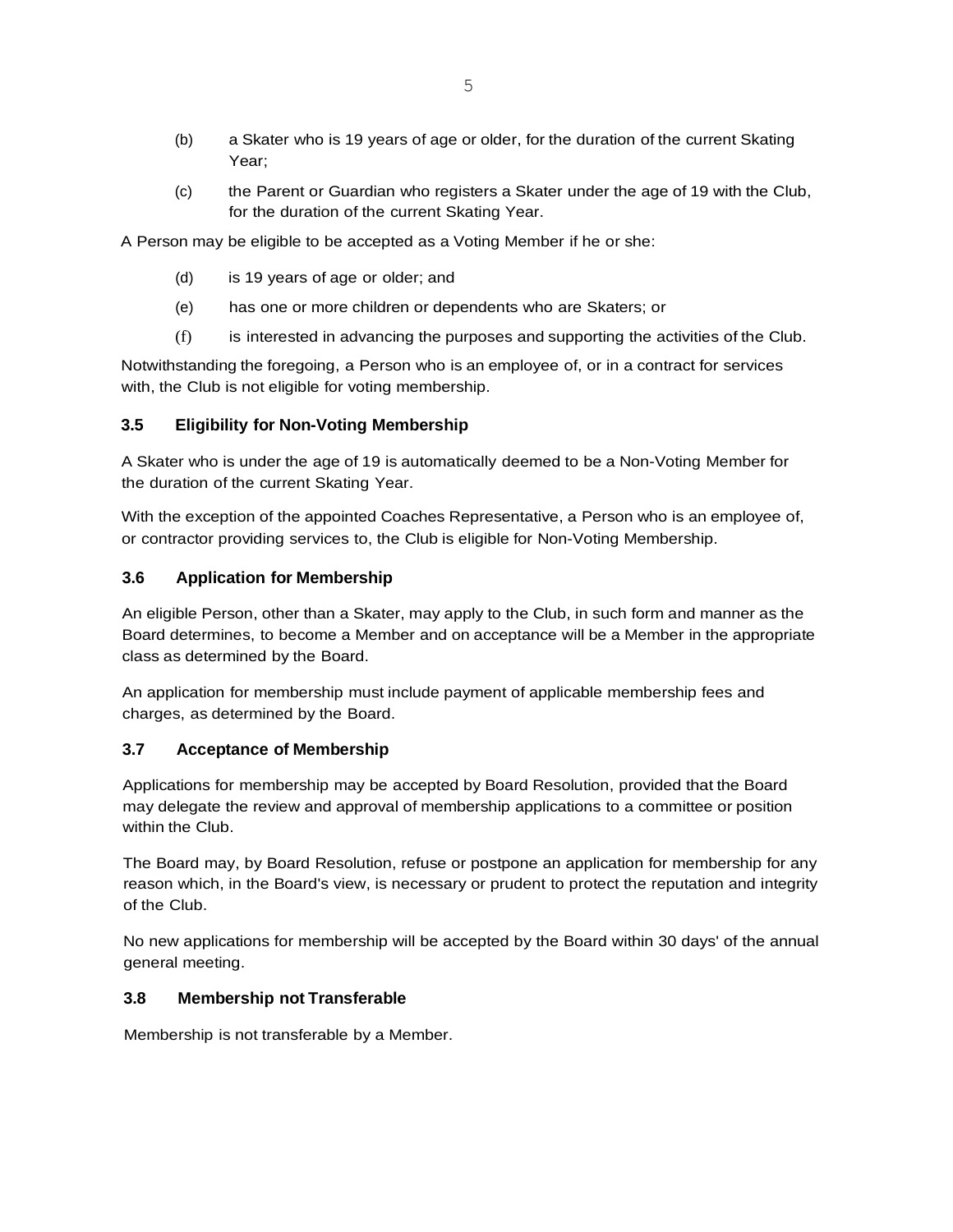## **3.9 Reclassification of Membership**

A Member may apply, or the Club may commence, to reassign a Member to a different class of membership if the Member qualifies (or ceases to qualify) for a given class of membership within the Club.

Reclassification requires the payment by the Member of such additional dues, fees or charges (if any) incurred as a result of the new class of membership.

## **3.10 Dues**

The Board will, by Board Resolution, determine all dues, fees and charges payable by Members from time to time.

Fees payable by Members will include such registration and other fees required by Skate Canada, as applicable.

## **3.11 Term of Membership**

Once accepted by the Club, a Person continues as a Member in the assigned class for a term of up to one (1) year, which term commences on September 1 of each year or such later date when the application for membership is accepted in accordance with these Bylaws, and continues until the August 31 of each year.

## **3.12 Renewal and Reapplication of Membership**

A Member may apply for renewal of his or her membership prior to its expiry in such manner as may be determined by the Board and may reapply for membership after its expiry in accordance with section 3.6.

A renewal of membership must include payment of all applicable membership fees and charges, as determined by the Board.

Reapplications for membership are subject to acceptance in accordance with section 3.7.

## **3.13 Standing of Members**

All Members are deemed to be in good standing except a Member who has failed to pay such dues, fees and charges as are determined by the Board, including Skate Canada fees, when due and owing and such Member is not in good standing so long as such amount remains unpaid.

## **3.14 Compliance with Constitution, Bylaws and Policies**

Every Member will, at all times:

- (a) comply with the bylaws, rules, regulations, policies and procedures of Skate Canada and of the Section in force from time to time;
- (b) uphold the Constitution and comply with these Bylaws and such policies as the Board may establish; and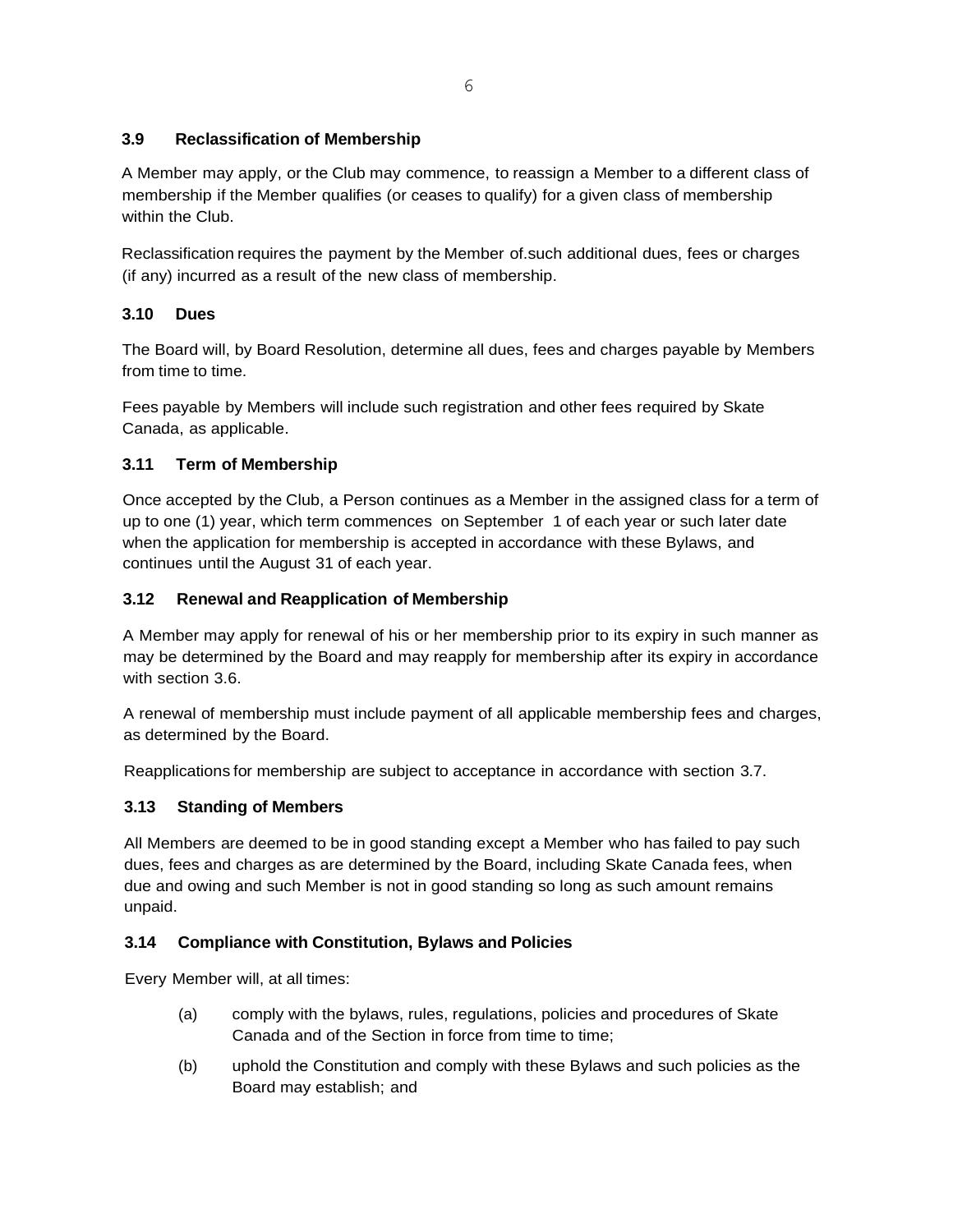(c) further and not hinder the purposes, aims and objectives of the Club, the Section and Skate Canada.

### **3.15 Rights of Membership**

In addition to any rights conferred by the *Societies Act,* a Member in good standing has the following rights and privileges of membership:

- (a) to receive notice of, and to attend, all General Meetings;
- (b) to make or second motions at a General Meeting and to speak in debate on motions under consideration in accordance with such rules of order as may be adopted;
- (c) to exercise a vote on matters for determination at General Meetings;
- (d) may serve on committees of the Club, as invited;
- (e) may nominate for election as a Director, in accordance with these Bylaws;
- (f) may be nominated, if eligible, to stand for election as a Director of the Club, in accordance with these Bylaws; and
- (g) may participate in the programs and initiatives of the Club, in accordance with such criteria as may be determined by the Board from time to time.

#### **3.16 Expulsion of Member**

A Member may be expelled by a Special Resolution.

Notice of a Special Resolution to expel a Member will be accompanied by a brief statement of the reasons for the proposed expulsion and a copy of the notice will be provided to all Members.

The Member who is the subject of the proposed expulsion will be provided an opportunity to respond to the statement of reasons at or before the time the Special Resolution for expulsion is considered by the Members.

### **3.17 Cessation of Membership**

A Person will immediately cease to be a Member:

- (a) upon the date which is the later of the date of delivering his or her resignation in writing to the Address of the Club and the effective date of the resignation stated thereon; or
- (b) upon the date which is 90 days from the date on which such Member ceased to be in good standing; or
- (c) upon his or her expulsion; or
- (d) upon his or her death.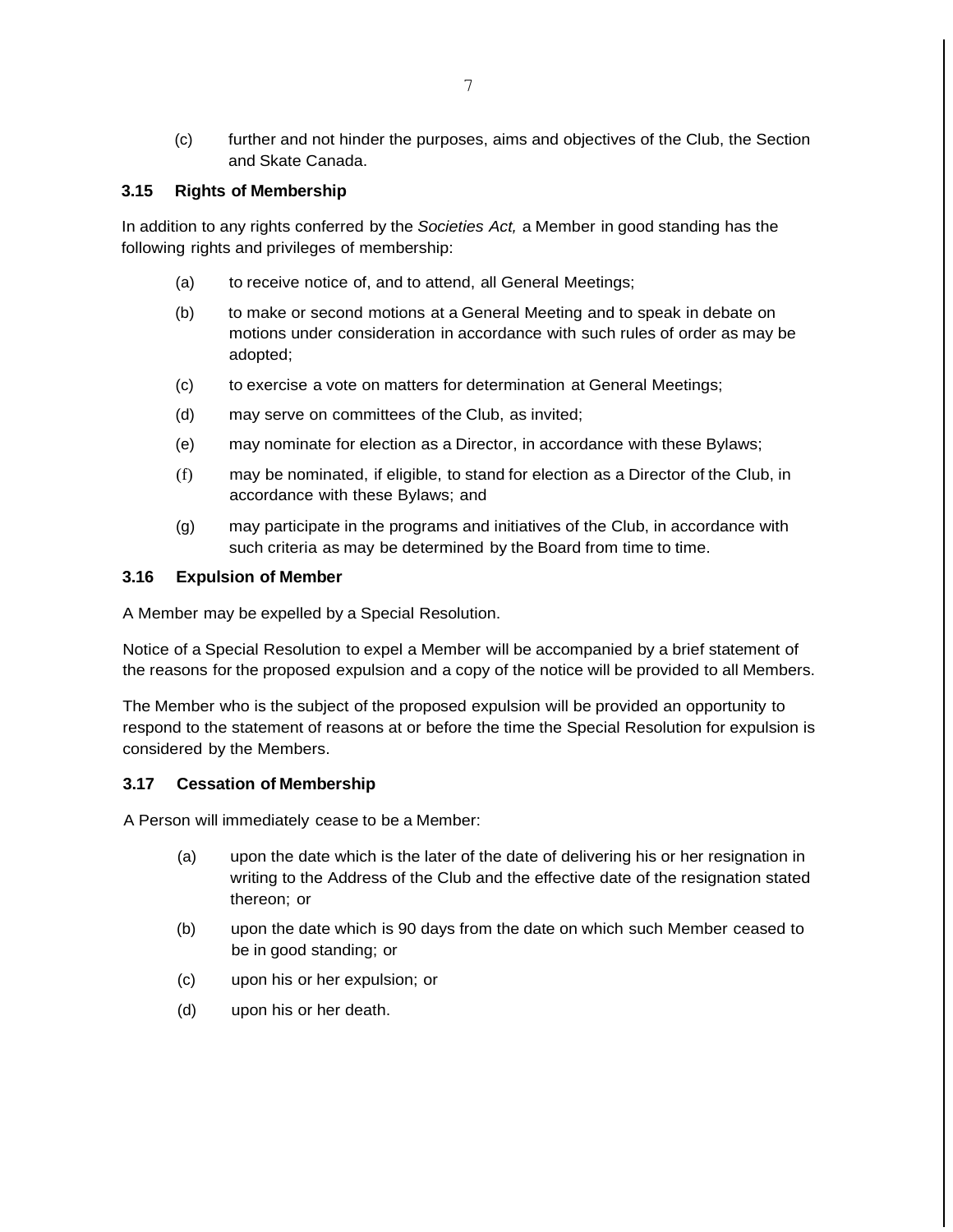## **4. MEETINGS OF MEMBERS**

### **4.1 Time and Place of General Meetings**

The General Meetings of the Club will be held at such time and place, in accordance with the *Societies Act,* as the Board decides.

## **4.2 Annual General Meetings**

An annual general meeting will be held at least once in every calendar year and in accordance with the *Societies Act.*

## **4.3 Extraordinary General Meeting**

Every General Meeting other than an annual general meeting is an extraordinary general meeting.

## **4.4 Calling of Extraordinary General Meeting**

The Club will convene an extraordinary general meeting by providing notice in accordance with the *Societies Act* and these Bylaws in any of the following circumstances:

- (a) at the call of the President;
- (b) when resolved by Board Resolution; or
- (c) when such a meeting is requisitioned by the Voting Members in accordance with the *Societies Act.*

### **4.5 Notice of General Meetings**

The Club will send, by one or more of the means specified in section 12.1, notice of every General Meeting to:

- (a) each Member shown on the register of Members on the date the notice is sent;
- (b) each Director; and
- (c) the auditor of the Club, if any is appointed,

not less than fourteen (14) days and not more than sixty (60) days prior to the date of the General Meeting.

No other Person is entitled to be given notice of a General Meeting.

## **4.6 Contents of Notice**

Notice of a General Meeting will specify the place, the day and the time of the meeting and will include the text of every Special Resolution to be proposed or considered at that meeting.

## **4.7 Omission of Notice**

The accidental omission to give notice of a General Meeting to, or the non-receipt of notice by, any Member entitled to receive notice does not invalidate proceedings at that meeting.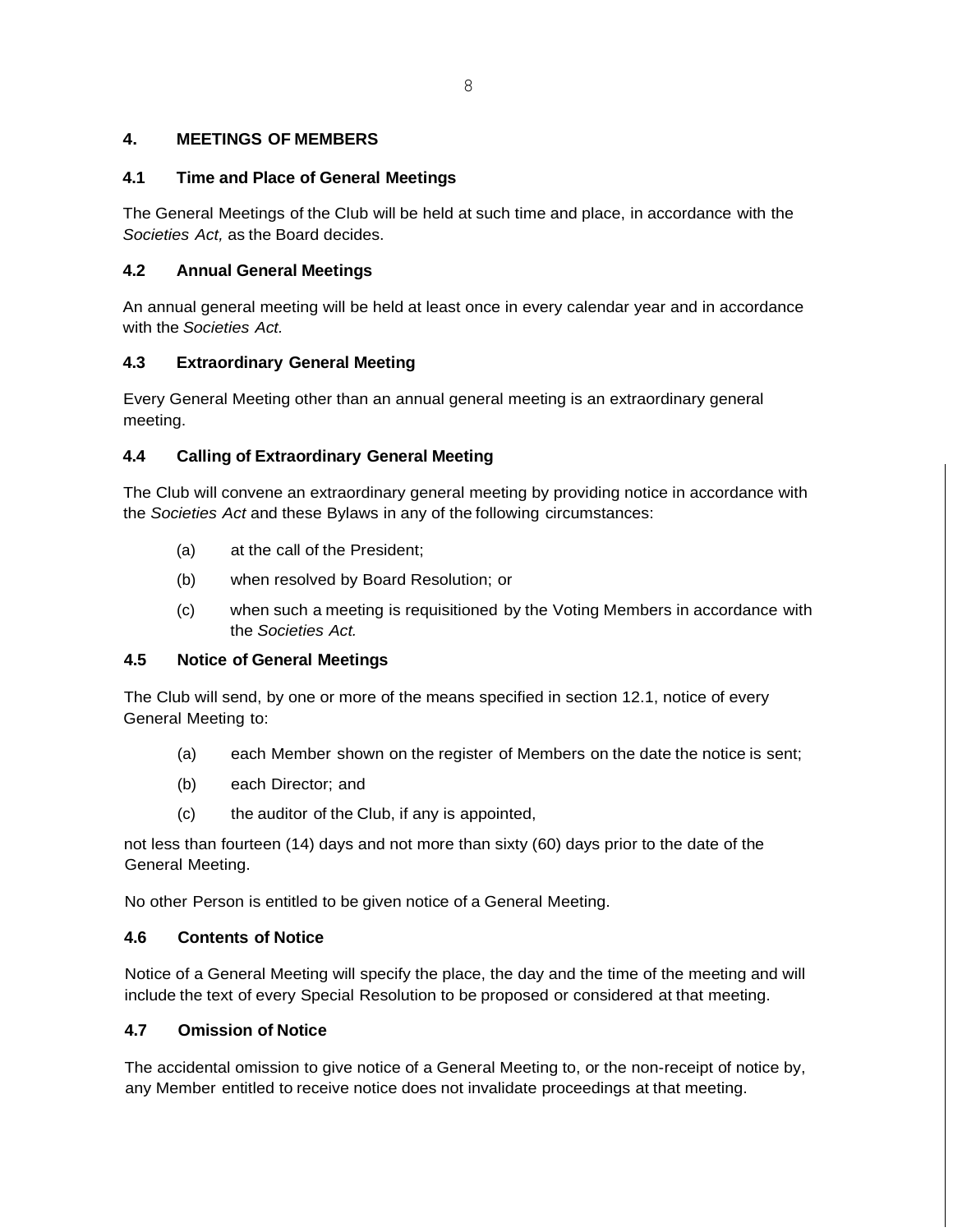### **5. PROCEEDINGS AT GENERAL MEETINGS**

### **5.1 Business required at Annual General Meeting**

The following business is required to be conducted at each annual general meeting of the Club:

- (a) the adoption of an agenda;
- (b) the approval of the minutes of the previous annual general meeting and any extraordinary general meetings held since the previous annual general meeting;
- (c) consideration of the report of the Directors;
- (d) consideration of the financial statements, and the report of the auditor thereon if any;
- (e) the consideration of any Members' proposals submitted in accordance with the *Societies Act;*
- (f) the election of Directors; and
- (g) such other business, if any, required by the *Societies Act* or at law to be considered at an annual general meeting.

The annual general meeting may include other business as determined by the Board in its discretion.

### **5.2 Requirement of Quorum**

No business, other than the election of a Person to chair the meeting and the adjournment or termination of the meeting, will be conducted at a General Meeting at a time when a quorum is not present.

### **5.3 Quorum**

A quorum at a General Meeting is

3% of the current number of Voting Members in good standing on the date of the General Meeting.

### **5.4 Lack of Quorum**

If within 30 minutes from the time appointed for a General Meeting a quorum is not present, the meeting, if convened on the requisition of Members, will be terminated; but in any other case it will stand adjourned to the next day, at the same time and place, and if, at the adjourned meeting, a quorum is not present within 30 minutes from the time appointed for the meeting, the Members present will constitute a quorum.

### **5.5 Loss of Quorum**

If at any time during a General Meeting there ceases to be a quorum present, business then in progress will be suspended until there is a quorum present or until the meeting is adjourned or terminated.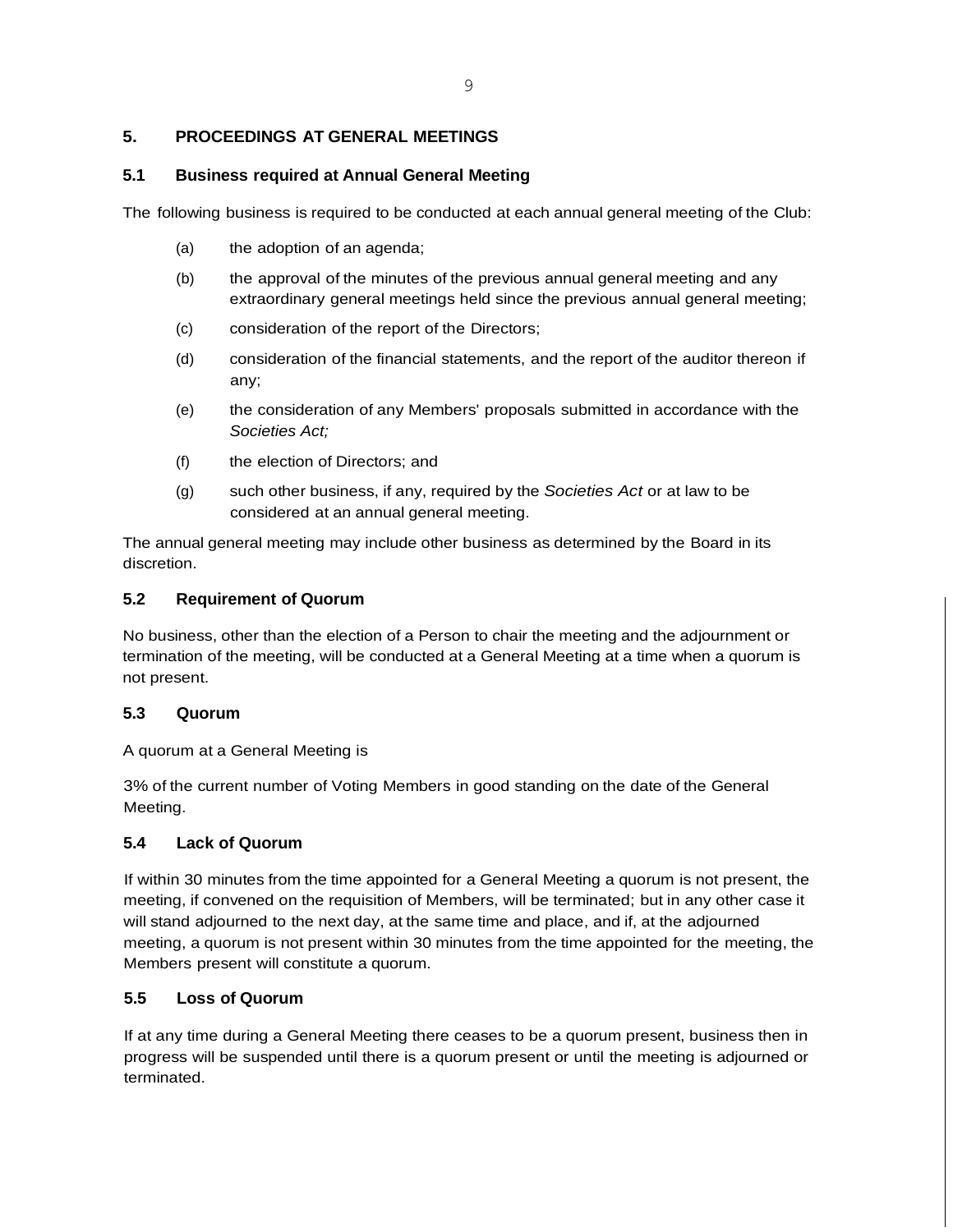## **5.6 Chairperson at General Meetings**

The President (or, in the absence or inability of the President, the Vice-President, if any) will, subject to a Board Resolution appointing another Person, preside as chairperson at all General Meetings.

If at any General Meeting the President, Vice-President or such alternate Person appointed by a Board Resolution, if any, is not present within fifteen (15) minutes after the time appointed for the meeting, the Directors present may select one of their number to preside as chairperson at that meeting.

## **5.7 Alternate Chairperson**

If a Person presiding as chairperson of a General Meeting wishes to step down as chairperson for all or part of that meeting, he or she may designate an alternate to chair such meeting or portion thereof, and upon such designated alternate receiving the consent of a majority of the Members present at such meeting, he or she may preside as chairperson.

## **5.8 Adjournment**

A General Meeting may be adjourned from time to time and from place to place, but no business will be transacted at an adjourned meeting other than the business left unfinished at the meeting from which the adjournment took place.

## **5.9 Notice of Adjournment**

It is not necessary to give notice of an adjournment or of the business to be transacted at an adjourned meeting except where a meeting is adjourned for more than 14 days, in which case notice of the adjourned meeting will be given as in the case of the original meeting.

## **5.10 Ordinary Resolution Sufficient**

Any issue at a General Meeting which is not required by these Bylaws or the *Societies Act* to be decided by a Special Resolution will be decided by an Ordinary Resolution.

### **5.11 Entitlement to Vote**

Each Voting Member in good standing and physically present at a General Meeting is entitled to one (1) vote on matters for determination by the Members. No other Person is entitled to vote on a matter for determination by the Members, whether at a General Meeting or otherwise.

For greater clarity, Members are not entitled to participate or vote at General Meetings by Electronic Means.

### **5.12 Voting Methods**

Voting by Members may occur by any one or more of the following methods, in the discretion of the Board:

(a) by show of hands or voting cards; or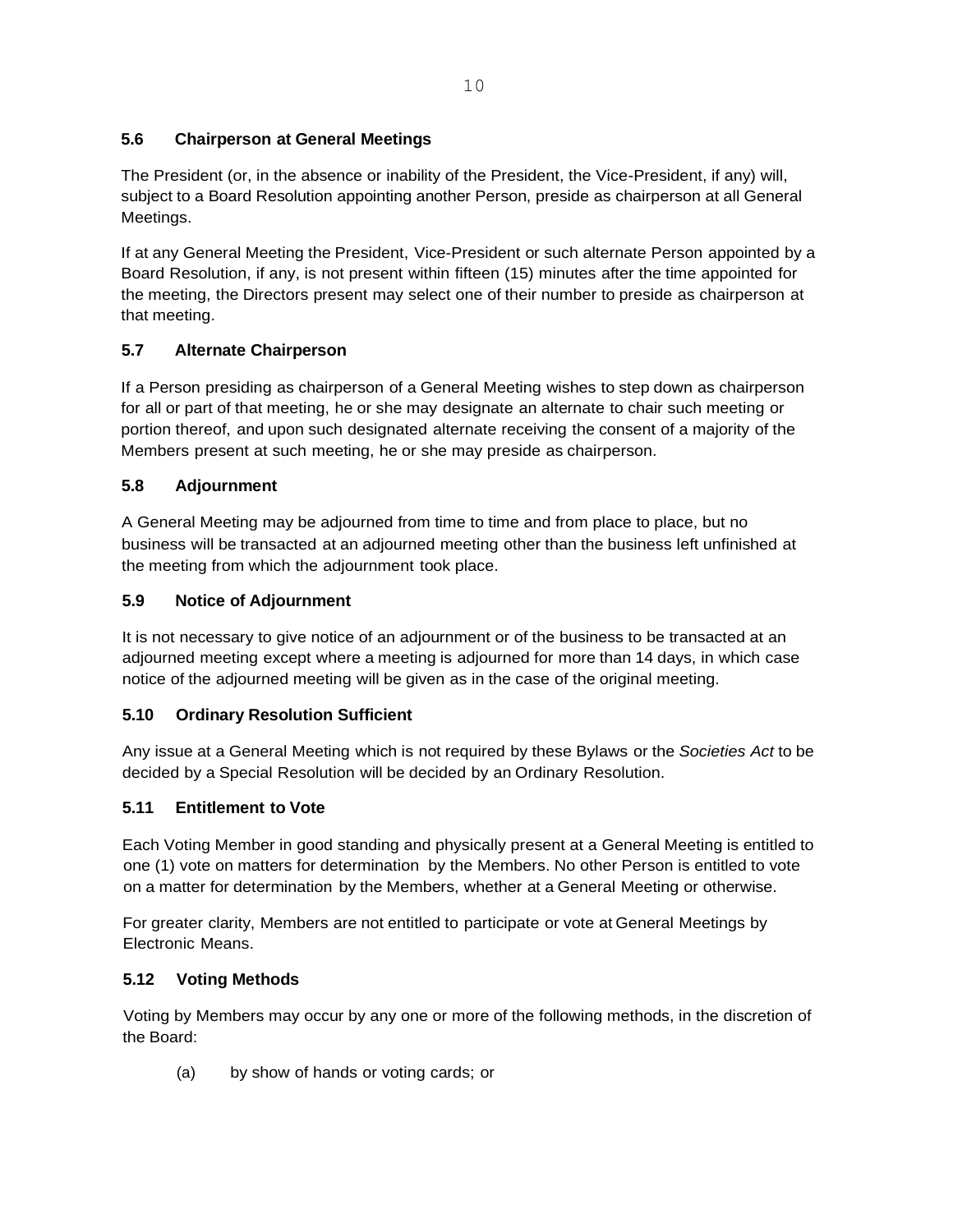(b) by written ballot.

Where a vote is to be conducted by show of hands or voting cards, and prior to the question being put to a vote, a number of Members equal to not less than ten percent (10%) of the votes present may request a secret ballot, and where so requested the vote in question will then be conducted by written ballot or other means whereby the tallied votes can be presented anonymously in such a way that it is impossible for the assembly to discern how a given Member voted.

## **5.13 Voting by Proxy**

Voting by proxy is not permitted.

## **6. DIRECTORS**

## **6.1 Management of Property and Affairs**

The property and the affairs of the Club will be managed by the Board.

## **6.2 Powers of Directors**

The Board may exercise all such powers and do all such acts and things as the Club may exercise and do, and which are not by these Bylaws or by statute or otherwise lawfully directed or required to be exercised or done by the Members in General Meeting, but nevertheless subject to the provisions of:

- (a) all laws affecting the Club; and
- (b) these Bylaws and the Constitution.

## **6.3 Directors Subscribe to and Support Purposes**

Every Director will unreservedly subscribe to and support the purposes of the Club.

### **6.4 Composition of Board**

The Board will be composed of a minimum of four (4) and a maximum of eleven (11) Directors, as follows:

- (a) the President,
- (b) the immediate past president, if any;
- (c) the vice-president, if any;
- (d) the secretary;
- (e) the treasurer;
- (f) the coaches representative; and
- (g) up to five (5) Directors-at-large,

each of whom will be elected or appointed in accordance with these Bylaws. At all times, at least one (1) Director must be a resident of British Columbia.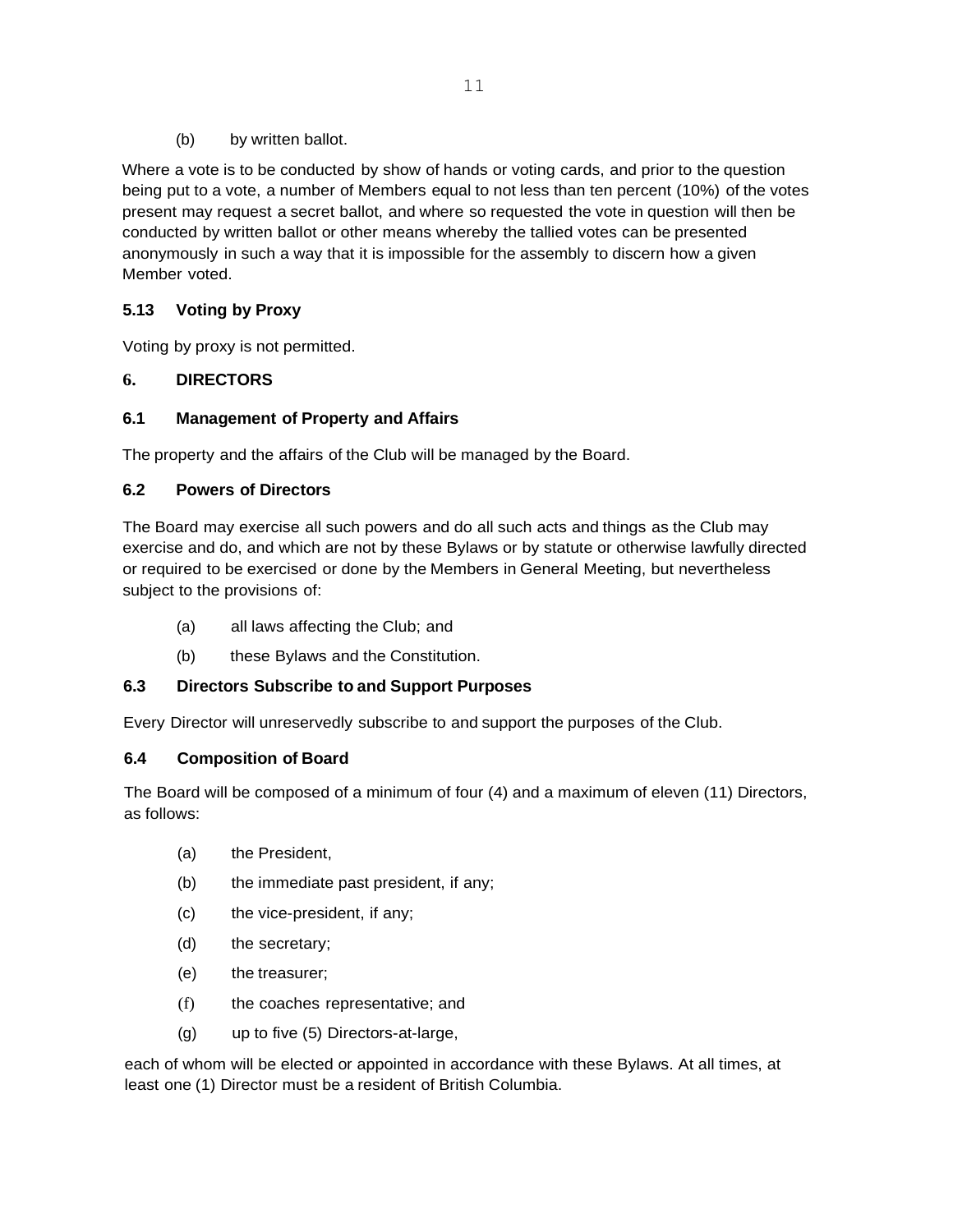## **6.5 Invalidation of Acts**

No act or proceeding of the Board is invalid by reason only of there being less than the prescribed number of Directors in office.

## **6.6 Transition of Directors**

Each Person who is a Director on the date these Bylaws come into force will continue as a Director for the remainder of the term to which he or she was elected or appointed, as the case may be, unless sooner ceasing in accordance with these Bylaws.

## **6.7 Qualifications of Directors**

A Person may not be elected, appointed or otherwise serve (or continue to serve) as a Director if he or she:

- (a) is not a Member of the Club;
- (b) is not a registrant in good standing of Skate Canada;
- (c) is less than 19 years of age;
- (d) has been declared by a court in Canada or elsewhere incapable of managing his or her own affairs or person or both;
- (e) is an undischarged bankrupt; or
- (f) has been convicted of a prescribed offence within the prescribed period, for which no pardon has been granted, in accordance with the Act.

### **6.8 Nomination of Directors**

The Board will establish a nominations committee that will present a slate of nominees for election as Directors and officers at each annual general meeting.

Any nominations for election as a Director made by voting Members in addition to the slate must be made in accordance with these Bylaws, and such policies and procedures as are established by the Board from time to time.

All nominations are subject to the following rules:

- (a) a voting Member in good standing may nominate a Person qualified in accordance with section 6.7, including him or herself;
- (b) a nominee must be a voting Member in good standing and qualified in accordance with section 6.7 to be nominated and must remain in good standing in order to stand for election;
- (c) a nomination must be made in writing, in a form established by the Club and must be signed by:
	- (i) the nominating Member;
	- (ii) the nominee; and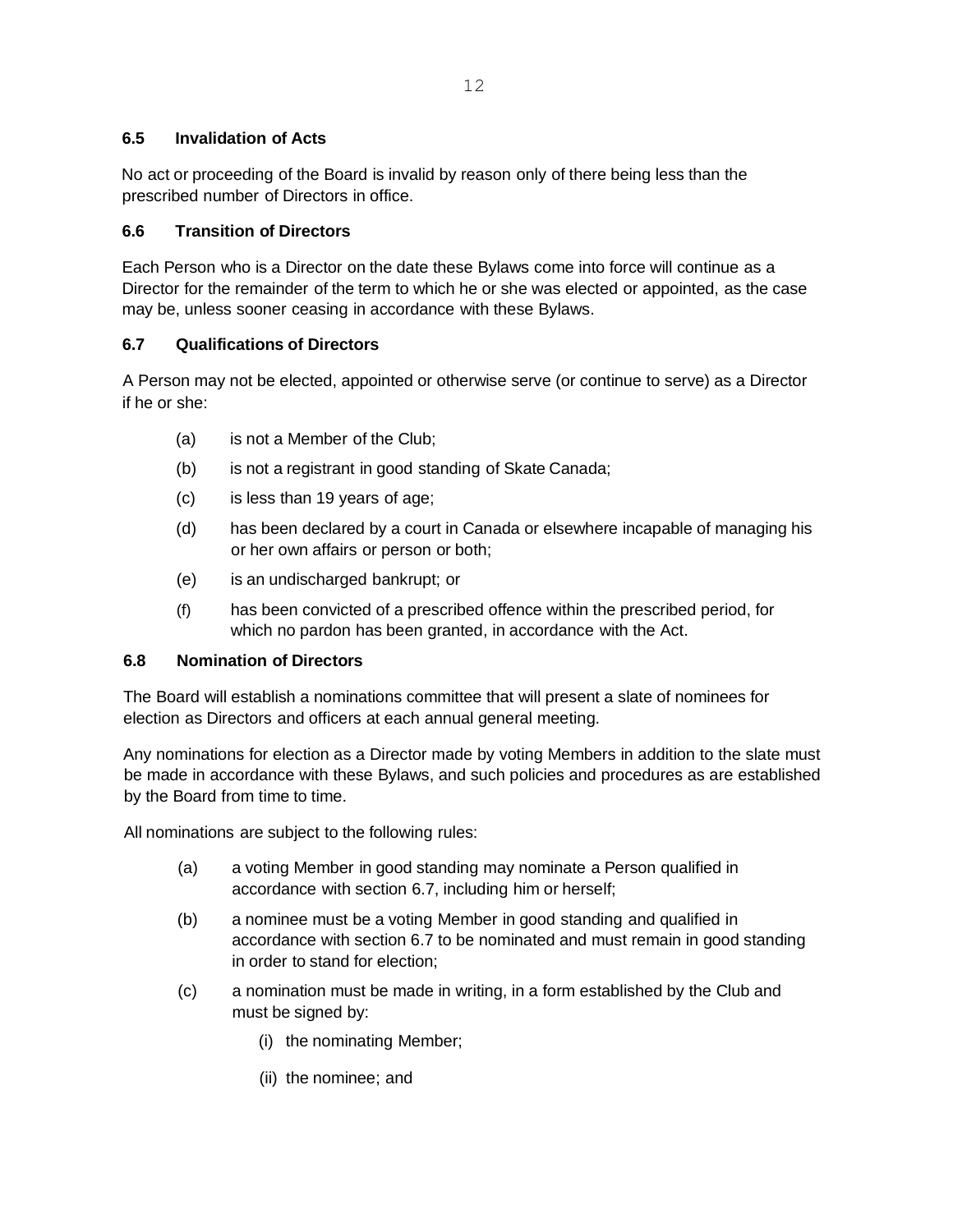- (iii) in the case of a self-nomination, by one other voting Member in good standing;
- (d) a Member may not nominate more nominees than the number of Director positions available for election and may not nominate more than one (1) person for a specific position; and
- (e) nominations must be submitted in advance of an election, in accordance with such deadlines as may be established by the Board. Nominations will not be permitted from the floor at a General Meeting.

The Board will establish a nominations policy and procedure to further govern nominations for election as Director, provided that no policy or procedure is valid that contravenes the *Societies Act* or these Bylaws.

## **6.9 Election of Directors**

The President, vice-president, if any, secretary, treasurer and Directors-at-large will be elected by majority vote of all voting Members in good standing at the annual general meeting at which an election is necessary to fill a vacancy in these positions at a General Meeting and will take office commencing at the close of such meeting.

## **6.1O Sequential Election of Directors**

The elections for Directors at an annual general meeting will proceed in the following order for all offices that are required in that year: President, vice-president, treasurer, secretary, and Directors-at-large. Any Person who was nominated for, but not elected to, a position may, if they consent, be added to the election and ballot for any subsequent position for election at that meeting.

### **6.11 Staggering of Directors**

The following Director positions will normally be elected in alternating years.

In one year: President, vice-president, and half of the total Directors-at-large; and in the next year: treasurer, secretary, and half of the total Directors-at-large.

### **6.12 Election by Acclamation**

Where there is a single Person nominated for each vacant position in an election, or where the number of candidates is less than the number of vacant positions, the candidates are deemed to be elected as a slate by acclamation, provided that if there is an objection to acclamation, a majority vote by show of hands will be required to elect the slate.

### **6.13 Election by Secret Ballot**

In elections where there are more candidates than vacant positions, election will be by secret ballot with the name of each duly nominated candidate appearing individually on the ballot. Candidates will be deemed to be elected in order of those candidates receiving the most votes.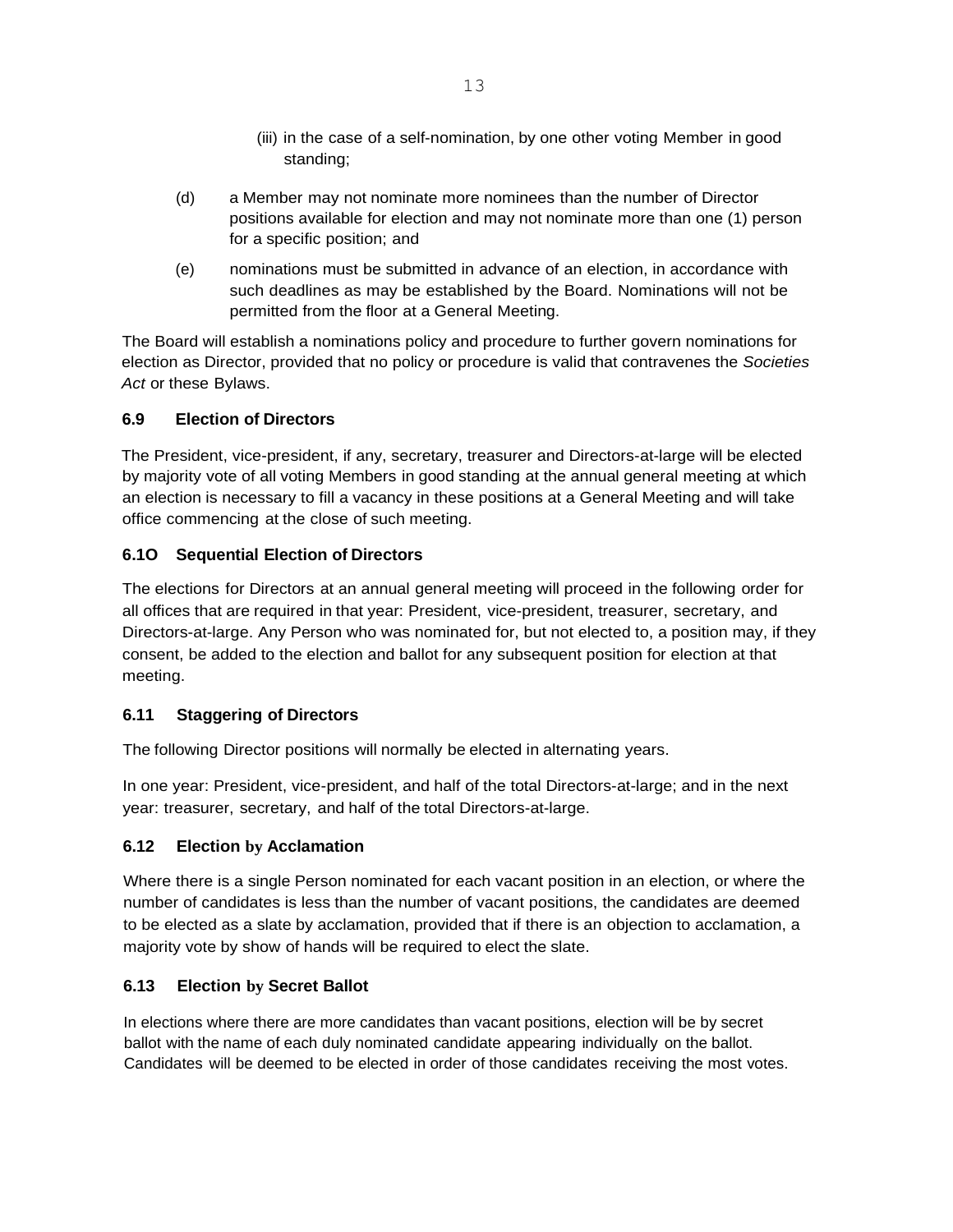## **6.14 Voiding of Ballot**

No Member will vote for more Directors than the number of vacant positions for Directors. Any ballot on which more names are voted for than there are vacant positions will be deemed to be void.

## **6.15 Past-President**

The Person who served as President immediately prior to the current President will, if he or she consents, continue as a Director and will be the past-president, to a maximum of four (4) years as past-president or until a new past-president arises in the same manner, which occurs first.

## **6.16 Coaches Representative**

Those coaches who are Non-Voting Members of the Club will, at or prior to each annual general meeting, collectively appoint, by form of appointment in writing and signed by all such coaches, one of their number to be the coaches representative, which position will be a voting Director on the Board.

### **6.17 Consent in Writing**

Each Director, elected or appointed, shall sign a document, in a form established by the Section, evidencing his or her:

- (a) consent to act as a Director of the Club; and
- (b) compliance with the qualifications set out in section 6.7

## **6.18 Term of Office**

Elections for Directors will normally be held at the annual general meeting and the term of office of Directors will normally be two (2) years. However the Board may by Board Resolution determine that some or all vacant Directors' positions will have a term of less than two (2) years, the length of such term to be determined by the Directors in their discretion.

For purposes of calculating the duration of a Director's term of office, the term will be deemed to commence at the close of the annual general meeting at which such Director was elected. If, however, the Director was elected at an extraordinary general meeting his or her term of office will be deemed to have commenced at the close of the annual general meeting next following such extraordinary general meeting.

### **6.19 Consecutive Terms and Term Limits**

Directors may be elected for consecutive terms, without limit save that the Past President may only serve for a maximum of four (4) consecutive years.

## **6.20 Extension of Term to Maintain Minimum Number of Directors**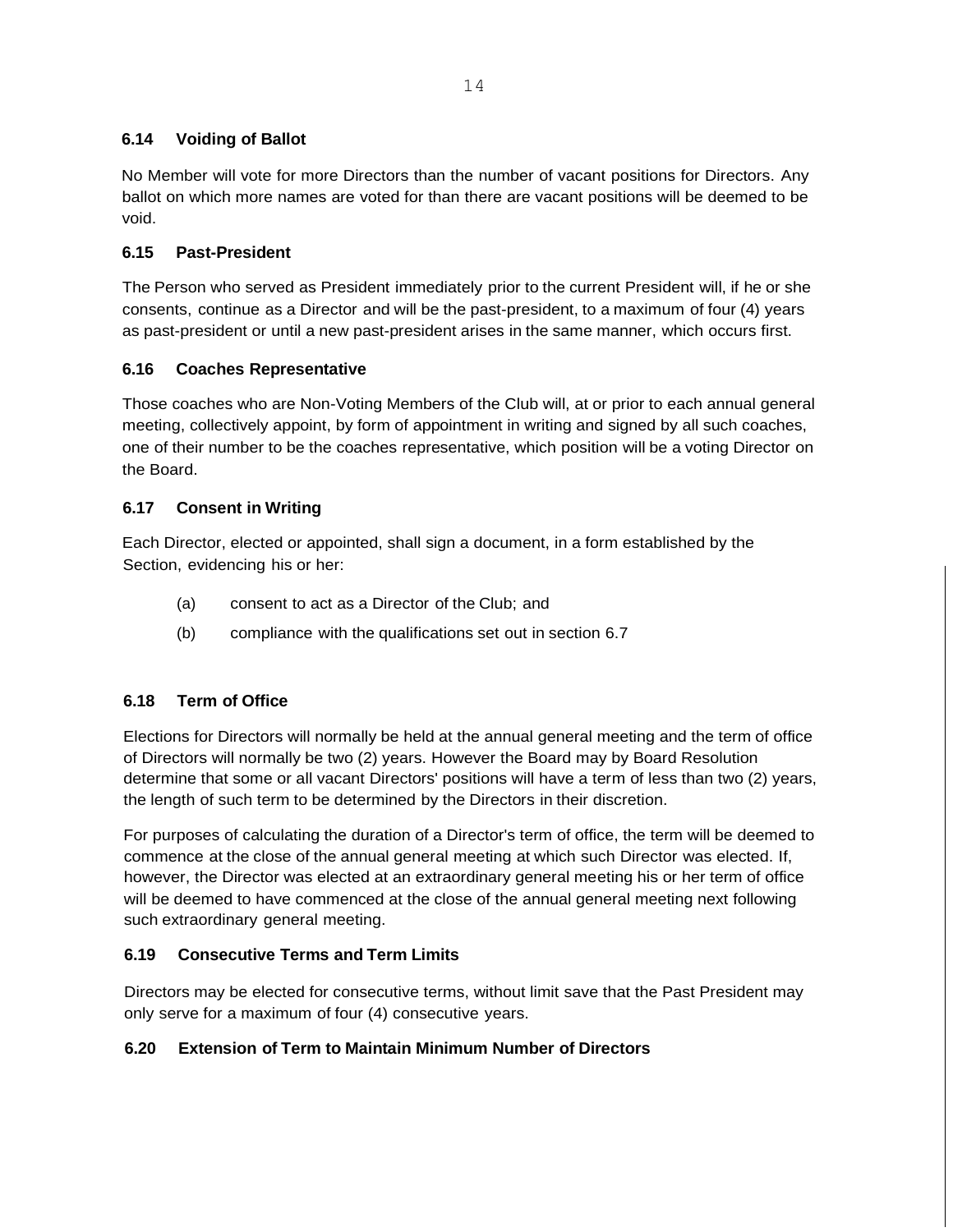Every Director serving a term of office will retire from office at the close of the annual general meeting in the year in which his or her term expires; but if no successor is elected and the result is that the number of Directors would fall below three (3), the Person or Persons previously elected as Directors will continue to hold office until such time as successor Directors are elected.

## **6.21 Appointment to fill Vacancy**

If a Director ceases to hold office before the expiry of his or her term, or if not enough Directors are elected to fill the vacant positions set in accordance with section 6.4, the Board may, at any time, appoint a Member as a replacement Director to take the place of such Director until the next annual general meeting.

### **6.22 Removal of Director**

A person may be removed as a director before the expiration of such Director's term by unanimous board resolution and a replacement director may be elected to serve the balance of the removed directors term.

#### **6.23 Ceasing to be a Director**

A Person will immediately cease to be a Director:

- (a) upon the date which is the later of:
	- (1) the date of delivering his or her resignation in writing to the Chair or to the Address of the Club; and
	- (2) the effective date of the resignation stated therein;
- (b) upon the expiry of his or her term;
- (c) upon the date such Person is no longer qualified pursuant to section 6.7;
- (d) upon his or her removal; or
- (e) upon his or her death.

### **6.24 Duties of Directors**

Pursuant to the Act, every Director will:

- (a) act honestly and in good faith with a view to the best interests of the Club;
- (b) exercise the care, diligence and skill that a reasonably prudent individual would exercise in comparable circumstances;
- (c) act in accordance with the Act and the regulations thereunder; and
- (d) subject to sections 6.23(a) to 6.23(c), act in accordance with these Sections.

Without limiting sections 6.23(a) to 6.23(c), a Director, when exercising the powers and performing the functions of a Director, must act with a view to the purposes of the Club.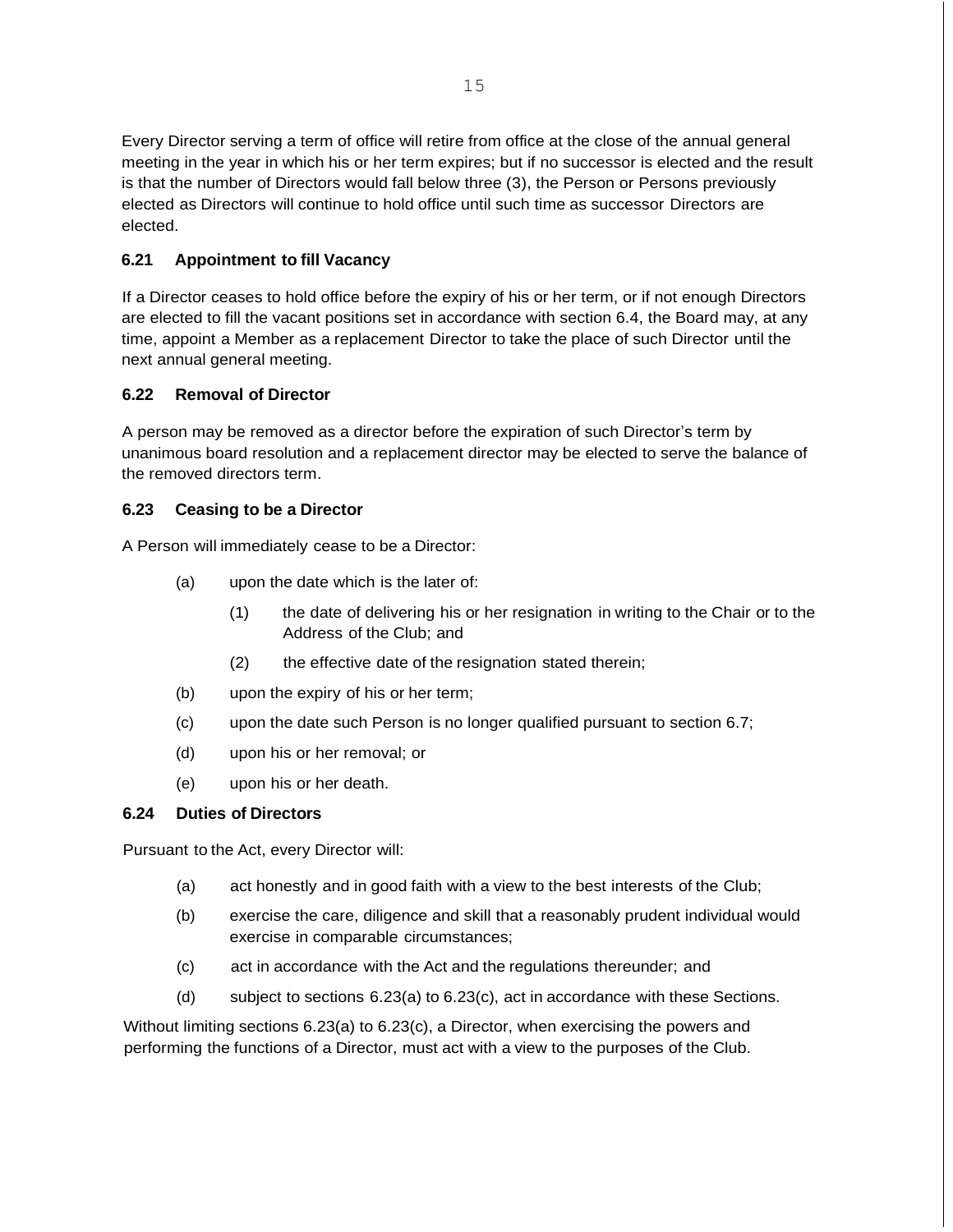## **6.25 Remuneration of Directors and Reimbursement of Expenses**

A Director is not entitled to any remuneration for acting as a Director. However, a Director may be reimbursed for all expenses necessarily and reasonably incurred by him or her while engaged in the affairs of the Club, provided that all claims for reimbursement are in accordance with established policies.

In addition, a majority of the Directors of the Club must not receive or be entitled to receive remuneration from the Club under contracts of employment or contracts for services.

## **6.26 Powers of Board**

The Board will have the power to make expenditures, including grants and awards, in furtherance of the purposes of the Club. The Board will also have the power to enter into contracts on behalf of the Club in furtherance of the purposes of the Club.

## **6.27 Policies and Procedures**

The Board may establish such rules, regulations, policies or procedures relating to the affairs of the Club, and in particular skating rules and hours, as it deems expedient, provided that no rule, regulation, policy or procedure is valid to the extent that it is inconsistent with the *Societies Act,* the Constitution or these Bylaws, or the Bylaws, rules, regulations, policies or procedures or Skate Canada or the Section.

## **6.28 Investment of Property and Standard of Care**

If the Board is required to invest the funds of the Club, or any portion thereof, the Board may invest such funds in a form of property or security in which a prudent investor might invest, subject at all times to the Directors' fiduciary duty to the Club. The standard of care required of the Directors is that they will exercise the care, skill, diligence and judgment that a prudent investor would exercise in making investments in light of the purposes and distribution requirements of the Club.

## **6.29 Investment Advice**

The Directors may obtain advice with respect to the investment of the property of the Club and may rely on such advice if a prudent investor would rely upon the advice in comparable circumstances.

## **7. PROCEEDINGS OF THE BOARD**

## **7.1 Board Meetings**

Meetings of the Board may be held at any time and place determined by the Board.

# **7.2 Regular Meetings**

The Board may decide to hold regularly scheduled meetings to take place at dates and times set in advance by the Board. Once the schedule for regular meetings is determined and notice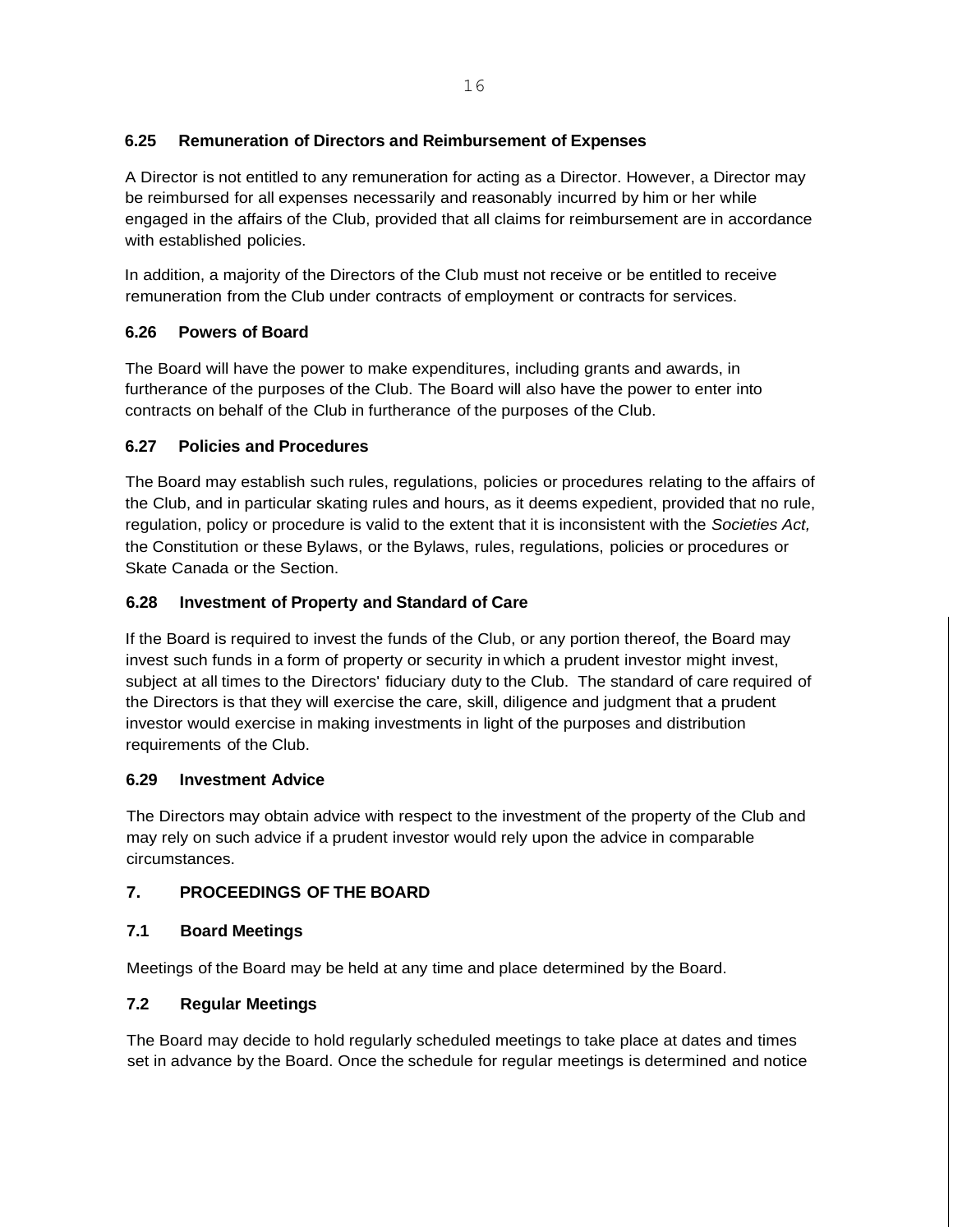given to all Directors, no further notice of those meetings is required to be provided to a Director unless:

- (a) that Director was not in office at the time notice of regular meetings was provided; or
- (b) the date, time or place of a regular meeting has been altered.

## **7.3 Ad Hoc Meetings**

The Board may hold an ad hoc meeting in any of the following circumstances:

- (a) at the call of the President; or
- (b) by request of any two (2) or more Directors.

## **7.4 Notice and Procedure of Board Meetings**

At least two (2) days' notice will be sent to each Director of a board meeting.

However, no formal notice will be necessary if all Directors were present at the preceding meeting when the time and place of the meeting was decided or are present at the meeting or waive notice thereof in writing or give a prior verbal waiver to the President or Secretary.

For the purposes of the first meeting of the Board held immediately following the election of a Director or Directors conducted at a General Meeting, or for the purposes of a meeting of the Board at which a Director is appointed to fill a vacancy in the Board, it is not necessary to give notice of the meeting to the newly elected or appointed Director or Directors for the meeting to be properly constituted.

If a meeting of the Board will permit participation by Electronic Means, the notice of that meeting must inform Directors and other participants, if any, that they may participate by Electronic Means.

## **7.5 Attendance at Board Meetings**

Every Director is entitled to attend each meeting of the Board. No other Person is entitled to attend meetings of the Board, but the Board may invite any Person to attend one or more meetings of the Board as advisors or guests.

## **7.6 Participation by Electronic Means**

The Board may determine, in its discretion, to hold any meeting or meetings of the Board in whole or in part by Electronic Means.

When a meeting of the Board is conducted by Electronic Means, the Club must take reasonable steps to ensure that all participants are able to communicate and participate in the meeting.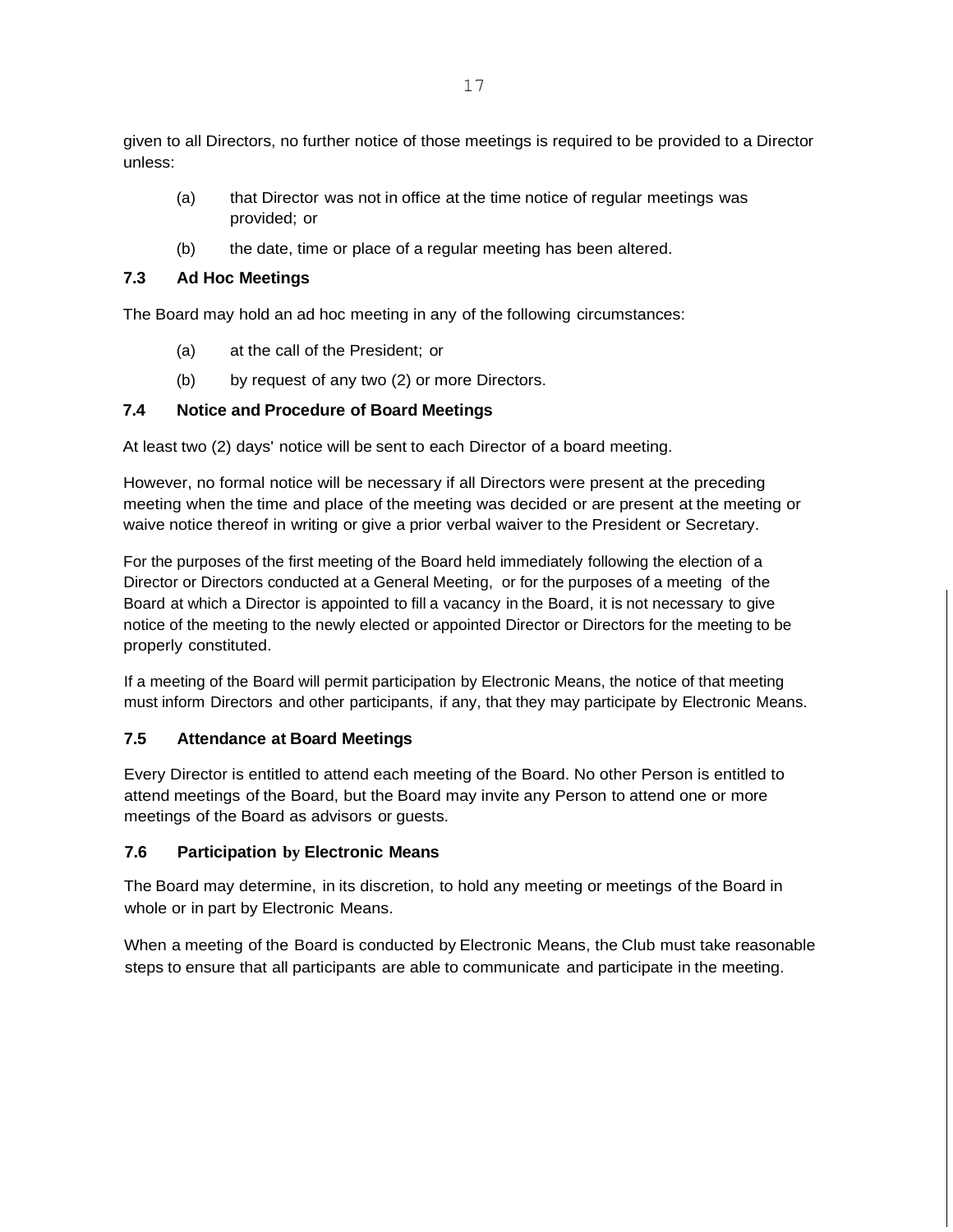### **7.7 Quorum**

The quorum for a meeting of the Board will be a majority of the Directors currently in office.

#### **7.8 Conflict of Interest**

A Director who has a direct or indirect material interest in a contract or transaction (whether existing or proposed) with the Club, or a matter for consideration by the Directors:

- (a) will be counted in the quorum at a meeting of the Board at which the contract, transaction or matter is considered;
- (b) will disclose fully and promptly the nature and extent of his or her interest in the contract, transaction or matter;
- (c) is not entitled to vote on the contract, transaction or matter;
- (d) will absent himself or herself from the meeting or portion thereof:
	- (1) at which the contract, transaction or matter is discussed, unless requested by the Board to remain to provide relevant information; and
	- (2) in any case, during the vote on the contract, transaction or matter; and
- (e) refrain from any action intended to influence the discussion or vote.

The Board may establish further policies governing conflicts of interest of Directors and others, provided that such policies must not contradict the Act or these Bylaws.

### **7.9 Chairperson at Board Meetings**

The President (or, in the absence or inability of the President, the Vice-President, if any) will, subject to a Board Resolution appointing another Person, preside as chairperson at all meetings of the Board.

If at any meeting of the Board the Chair, Vice-President or such alternate Person appointed by a Board Resolution, if any, is not present within fifteen (15) minutes after the time appointed for the meeting or requests that he or she not chair that meeting, the Directors present may choose one of their number to preside as chairperson at that meeting.

### **7.10 Alternate Chairperson**

If the Person presiding as a chairperson of a meeting of the Board wishes to step down as chairperson for all or part of that meeting, he or she may designate an alternate to chair such meeting or portion thereof, and upon such designated alternate receiving the consent of a majority of the Directors present at such meeting, he or she may preside as chairperson.

### **7.11 Notice**

For the purposes of the first meeting of the Board held immediately following the appointment or election of a Director or Directors at an annual or other General Meeting, or for the purposes of a meeting of the Board at which a Director is appointed to fill a vacancy in the Board, it is not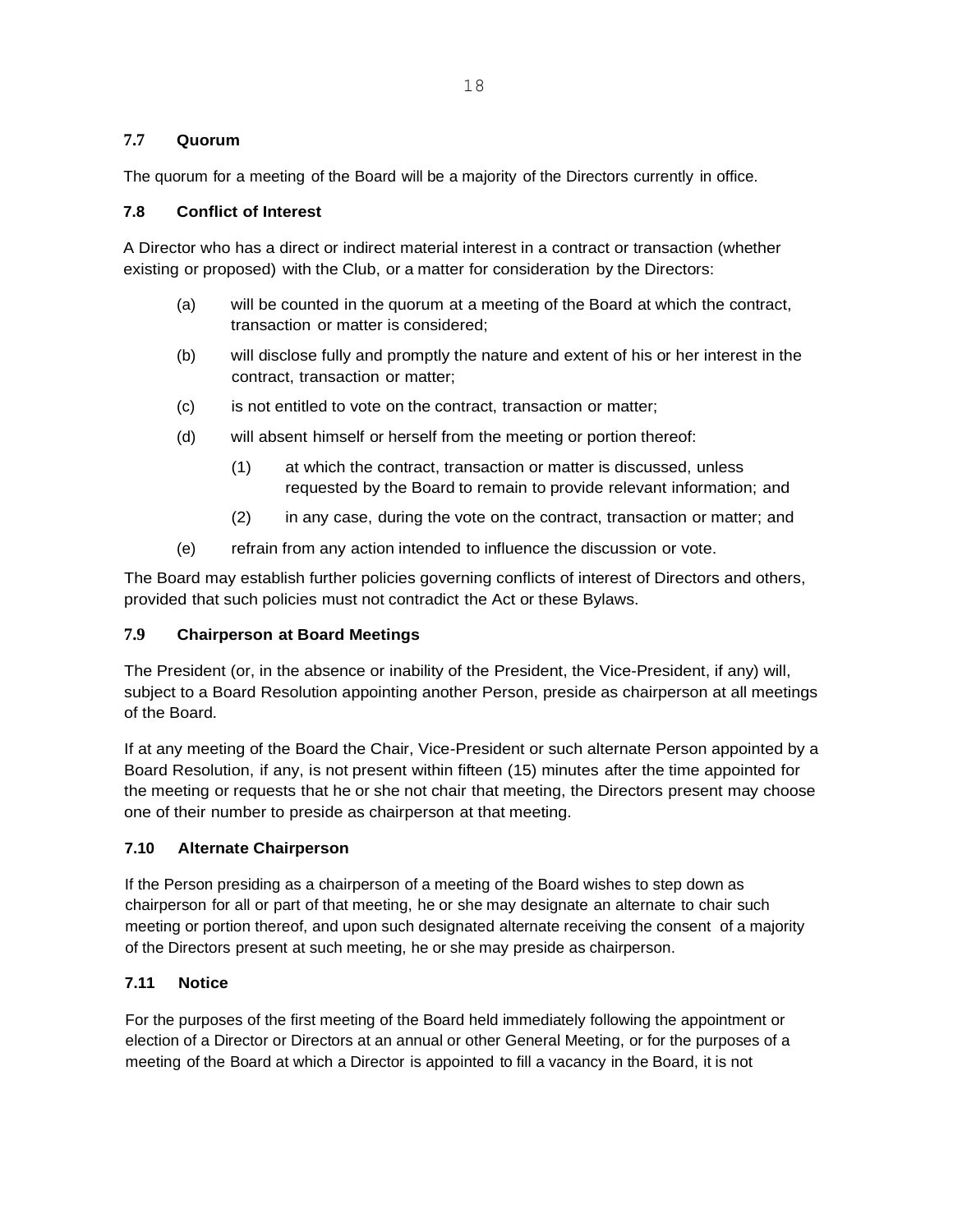necessary to give notice of the meeting to the newly elected or appointed Director or Directors for the meeting to be properly constituted.

## **7.12 Passing Resolutions**

Any issue at a meeting of the Board which is not required by these Bylaws or the *Societies Act* to be decided by a resolution requiring more than a simple majority will be decided by Board Resolution.

## **7.13 Voting by Directors**

Subject to section 7.8, each Director has one (1) vote on matters arising for determination at a meeting of the Board. No other Person has a vote at a meeting of the Board.

## **7.14 Procedure for Voting**

Except where expressly provided for in these Bylaws, voting on matters at a meeting of the Board may occur by any one or more of the following mechanisms, in the discretion of the President:

- (a) by show of hands;
- (b) by written ballot;
- (c) by roll-call vote or poll; or
- (d) by Electronic Means.

On the request of any one (1) or more Directors, a vote will be conducted by written ballot or other means whereby the tallied votes can be presented anonymously, in such a way that it is impossible for the assembly to discern how a given Director voted.

## **7.15 Resolution in Writing**

A Board Resolution may be in two or more counterparts which together will be deemed to constitute one resolution in writing. Such resolution will be filed with minutes of the proceedings of the Board and will be deemed to be passed on the date stated therein or, in the absence of such a date being stated, on the latest date stated on any counterpart.

## **8. DUTIES OF OFFICERS AND APPOINTEES**

## **8.1 Officers**

The officers of the Club are the President, vice-president (if any), past-president (if any), secretary and treasurer, together with such other offices, if any, as the Board, in its discretion, may create.

The Board may, by Board Resolution, create and remove such other offices of the Club as it deems necessary and determine the duties and responsibilities of all officers.

Board held after the next annual general meeting.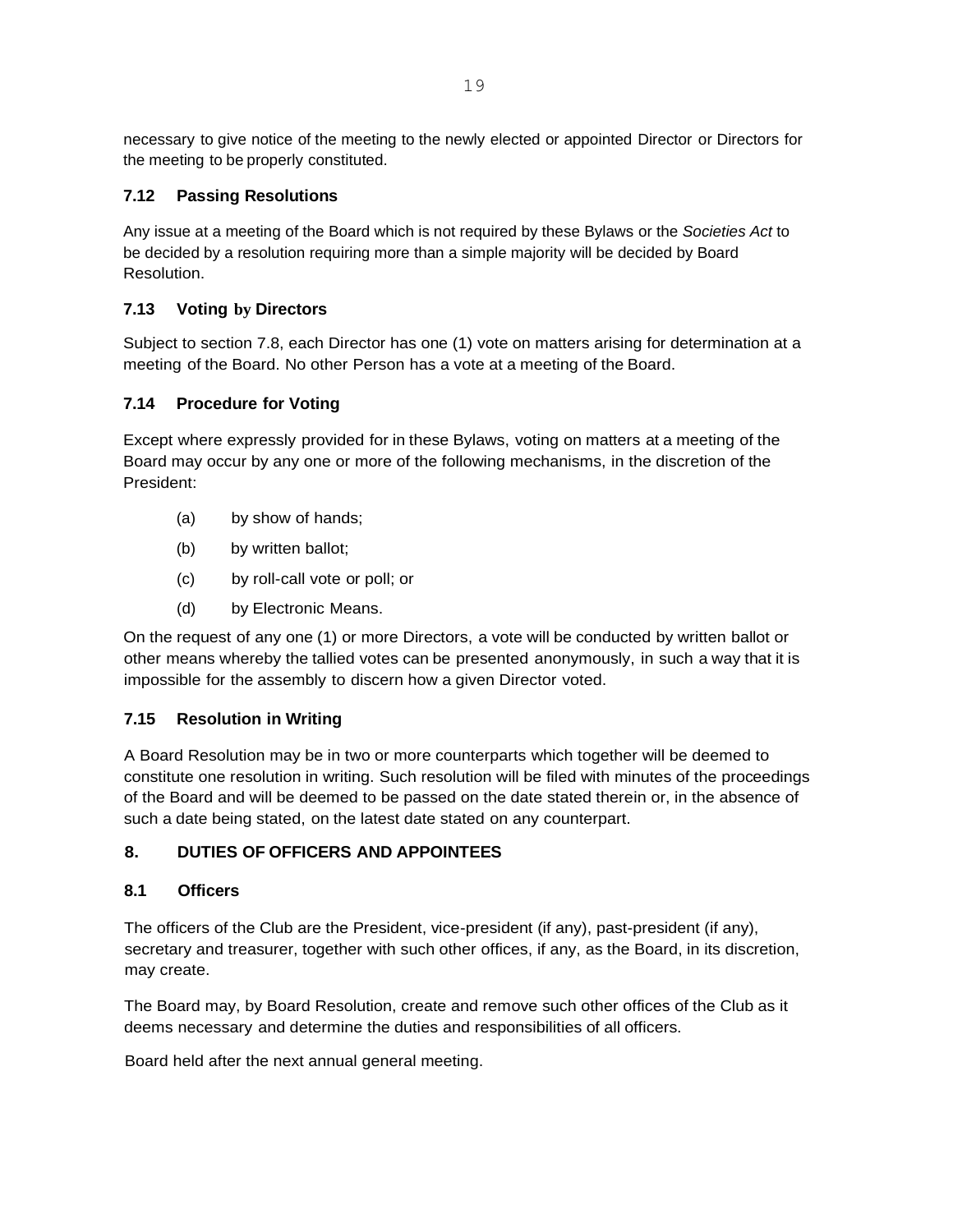## **8.2 Removal of Officers**

A Person may be removed as an officer by Board Resolution. A Person removed as officer remains a Director on the Board and another Director will be appointed by Board Resolution to replace the removed officer.

## **8.3 Duties of President**

The President will supervise the other officers in the execution of their duties and will preside at all meetings of the Club and of the Board. The President is ex officio a member of all committees, save for the nominations committee, if any.

## **8.4 Duties of Vice-President**

The vice-president will assist the President in the performance of his or her duties and will, in the absence or inability of the P·resident, carry out those duties. The vice-president will perform such other duties as may be assigned by the Board.

## **8.5 Past President**

A Director who was President immediately prior to the current President, and who is re-elected as a Director, will be the past president. The past-president will assist the president in the performance of his or her duties and will, in the absence of the President and vice-president, perform those duties. The past-president will also perform such additional duties as may be assigned by the President or determined by Board Resolution.

### **8.6 Duties of Coaches Representative**

The Person appointed as coaches representative in accordance with section 6.16 will have the following duties and responsibilities:

- (a) acting as liaison between the Board and the coaches of the Club;
- (b) facilitating and promulgating the policies, procedures, initiatives, and directives of the Section and the Board among the coaches; and
- (c) providing such reports as may be requested by the Board.

### **8.7 Duties of Secretary**

The secretary will be responsible for making the necessary arrangements for:

- (a) the issuance of notices of meetings of the Club and the Board;
- (b) the keeping of minutes of all meetings of the Club and the Board;
- (c) the custody of all records and documents of the Club, except those required to be kept by the treasurer;
- (d) the maintenance of the register of Members; and
- (e) the conduct of the correspondence of the Club.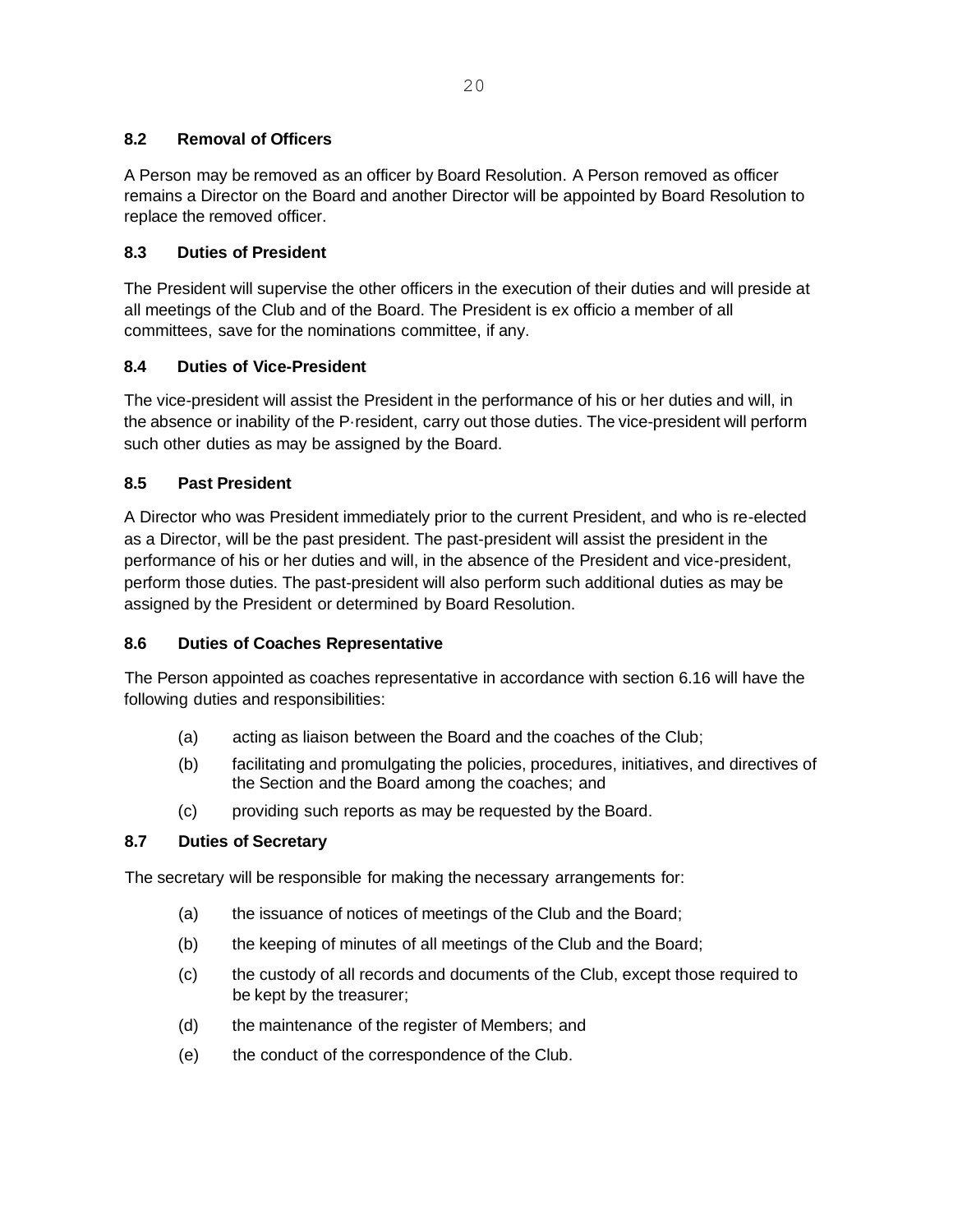The treasurer will be responsible for making the necessary arrangements for:

- (a) the keeping of such financial records, reports and returns, including books of account, as are necessary to comply with the *Societies Act* and the *Income Tax Act;* and
- (b) the rendering of financial statements to the Directors, Members and others, when required.

### **8.9 Absence of Secretary at Meeting**

If the secretary is absent from any meeting of the Club or the Board, the Directors present will appoint another person to act as secretary at that meeting.

## **8.10 Combination of Offices of Secretary and Treasurer**

The offices of secretary and treasurer may be held by one Person who will be known as the secretary-treasurer.

## **9. COMMITTEES**

### **9.1 Creation and Delegation to Committees**

The Board may create such standing and special committees as may from time to time be required. Any such committee will limit its activities to the purpose or purposes for which it is appointed and will have no powers except those specifically conferred by a Board Resolution.

The Board may delegate any, but not all, of its powers to committees which may be in whole or in part composed of Directors as it thinks fit.

### **9.2 Standing and Special Committees**

Unless specifically designated as a standing committee, a committee is deemed to be a special committee and any special committee so created must be created for a specified time period only.

A special committee will automatically be dissolved upon the earlier of the following:

- (a) the completion of the specified time period; or
- (b) the completion of the task for which it was created.

## **9.3 Terms of Reference and Rules**

In the event the Board decides to create a committee, it must establish Terms of Reference for such committee. A committee, in the exercise of the powers delegated to it, will conform to any rules that may from time to time be imposed by the Board in the Terms of Reference or otherwise, and will report every act or thing done in exercise of those powers at the next meeting of the Board held after it has been done, or at such other time or times as the Board may determine.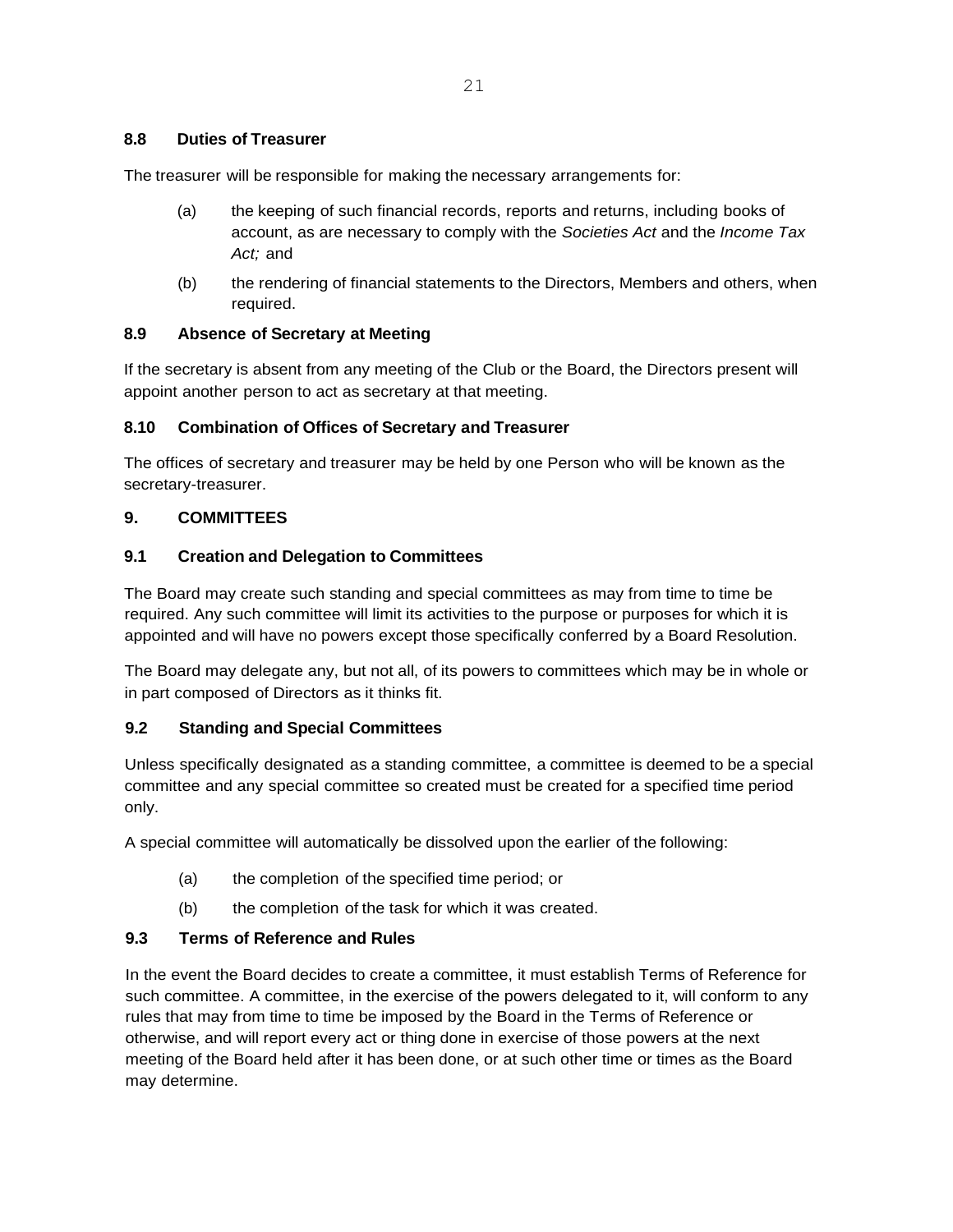## **9.4 Meetings**

The members of a committee may meet and adjourn as they think proper and meetings of the committees will be governed *mutatis mutandis* by the rules set out in these Bylaws governing proceedings of the Board.

## **10. EXECUTION OF INSTRUMENTS**

### **10.1 No Seal**

The Club will not have a seal.

### **10.2 Execution of Instruments**

Contracts, documents or instruments in writing requiring the signature of the Club may be signed as follows:

- (a) by the President, vice-president or treasurer, together with one other director, or
- (b) in the event that the President, vice-president and treasurer are unavailable or unable to provide a signature, by any two Directors

and all contracts, documents and instruments in writing so signed will be binding upon the Club without any further authorization or formality.

The Board will have power from time to time by Board Resolution to appoint any officer or officers, or any Person or Persons, on behalf of the Club either to sign contracts, documents and instruments in writing generally or to sign specific contracts, documents or instruments in writing.

## **11. FINANCIAL MATTERS AND REPORTING**

## **11.1 Accounting Records**

The Club will maintain such financial and accounting records and books of account as are required by the Act and applicable laws.

### **11.2 Borrowing Powers**

In order to carry out the purposes of the Club, the Board may, on behalf of and in the name of the Club, raise, borrow or secure the payment or repayment of money in any manner it decides, including the granting of guarantees, and in particular, but without limiting the foregoing, by the issue of debentures.

### **11.3 Restrictions on Borrowing Powers**

The Members may by Ordinary Resolution restrict the borrowing powers of the Board.

### **11.4 When Audit Required**

The Club is not required to be audited. However, the Club will conduct an audit of its annual financial statements if: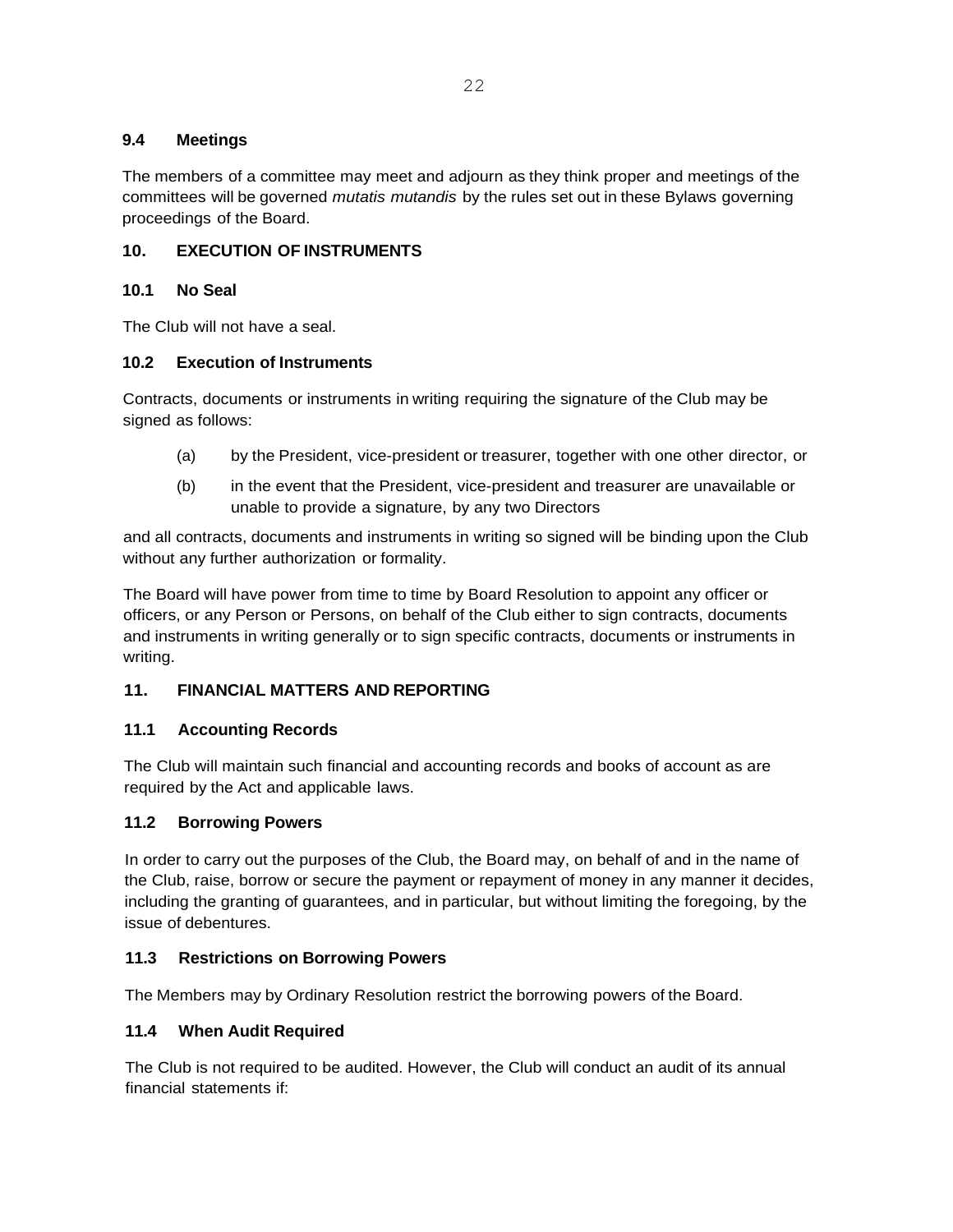- (a) the Directors determine to conduct an audit by Board Resolution; or
- (b) the Members require the appointment of an auditor by Ordinary Resolution,

in which case the Club will appoint an auditor qualified in accordance with Part 9 of the Act and these Bylaws.

## **11.5 Appointment of Auditor at Annual General Meeting**

If the Club determines to conduct an audit, an auditor will be appointed at an annual general meeting to hold office until such auditor is reappointed at a subsequent annual general meeting or a successor is appointed in accordance with the procedures set out in the Act or until the Club no longer wishes to appoint an auditor.

## **11.6 Vacancy in Auditor**

Except as provided in section 11.7, the Board will fill any vacancy occurring in the office of auditor and an auditor so appointed will hold office until the next annual general meeting.

## **11.7 Removal of Auditor**

An auditor may be removed and replaced by Ordinary Resolution in accordance with the procedures set out in the Act.

## **11.8 Notice of Appointment**

An auditor will be promptly informed in writing of such appointment or removal.

## **11.9 Auditor's Report**

The auditor, if any, must prepare a report on the financial statements of the Club in accordance with the requirements of the Act and applicable law.

### **11.1 O Participation in General Meetings**

The auditor, if any, is entitled in respect of a General Meeting to:

- (a) receive every notice relating to a meeting to which a Member is entitled;
- (b) attend the meeting; and
- (c) be heard at the meeting on any part of the business of the meeting that deals with the auditor's duties or function.

An auditor who is present at a General Meeting at which the financial statements are considered must answer questions concerning those financial statements, the auditor's report, if any, and any other matter relating to the auditor's duties or function.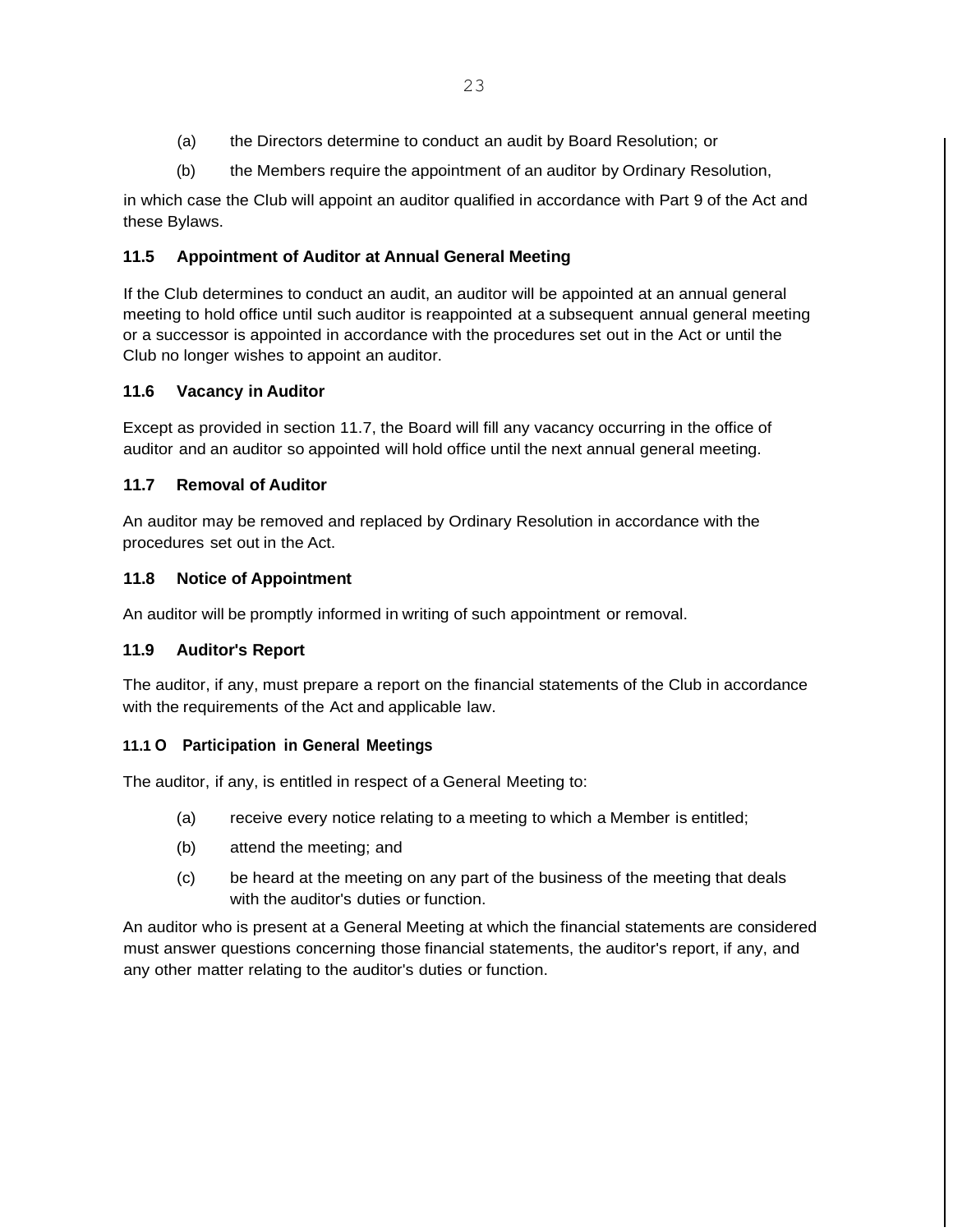## **12. NOTICE GENERALLY**

## **12.1 Method of Giving Notice**

Except as otherwise provided in these Bylaws, a notice may be given to a Member or a Director either personally, by delivery, courier or by mail posted to such Person's Registered Address, or, where a Member or Director has provided a fax number or e-mail address, by fax or e-mail, respectively.

## **12.2 When Notice Deemed to have been Received**

A notice sent by mail will be deemed to have been given on the day following that on which the notice was posted. In proving that notice has been given, it is sufficient to prove the notice was properly addressed and put in a Canadian Government post office receptacle with adequate postage affixed, provided that if, between the time of posting and the deemed giving of the notice, a mail strike or other labour dispute which might reasonably be expected to delay the delivery of such notice by the mails occurs, then such notice will only be effective when actually received.

Any notice delivered personally, by delivery or courier, facsimile, or electronic mail will be deemed to have been given on the day it was so delivered or sent.

## **12.3 Days to be Counted in Notice**

If a number of days' notice or a notice extending over any other period is required to be given, the day the notice is given or deemed to have been given and the day on which the event for which notice is given will not be counted in the number of days required.

### **13. MISCELLANEOUS**

### **13.1 Location of Operations**

The Club is located in the Vancouver Island region of British Columbia and will operate primarily within that region of the British Columbia/Yukon Section of Skate Canada.

### **13.2 No Di tribution of Income to Members**

The activities of the Club will be carried on without purpose of gain for its members and any income, profits or other accretions to the Club will be used in promoting the purposes of the Club.

### **13.3 Inspection of Records**

The documents and records of the Club, including the financial and accounting records and the minutes of General Meetings, committee meetings and meetings of the Board, will be open to the inspection of any Director at reasonable times and on reasonable notice.

A Member in good standing is entitled, upon providing not less than fourteen (14) days' notice in writing to the Club, to inspect any of the following documents and records of the Club at the Address of the Club during the Club's normal business hours: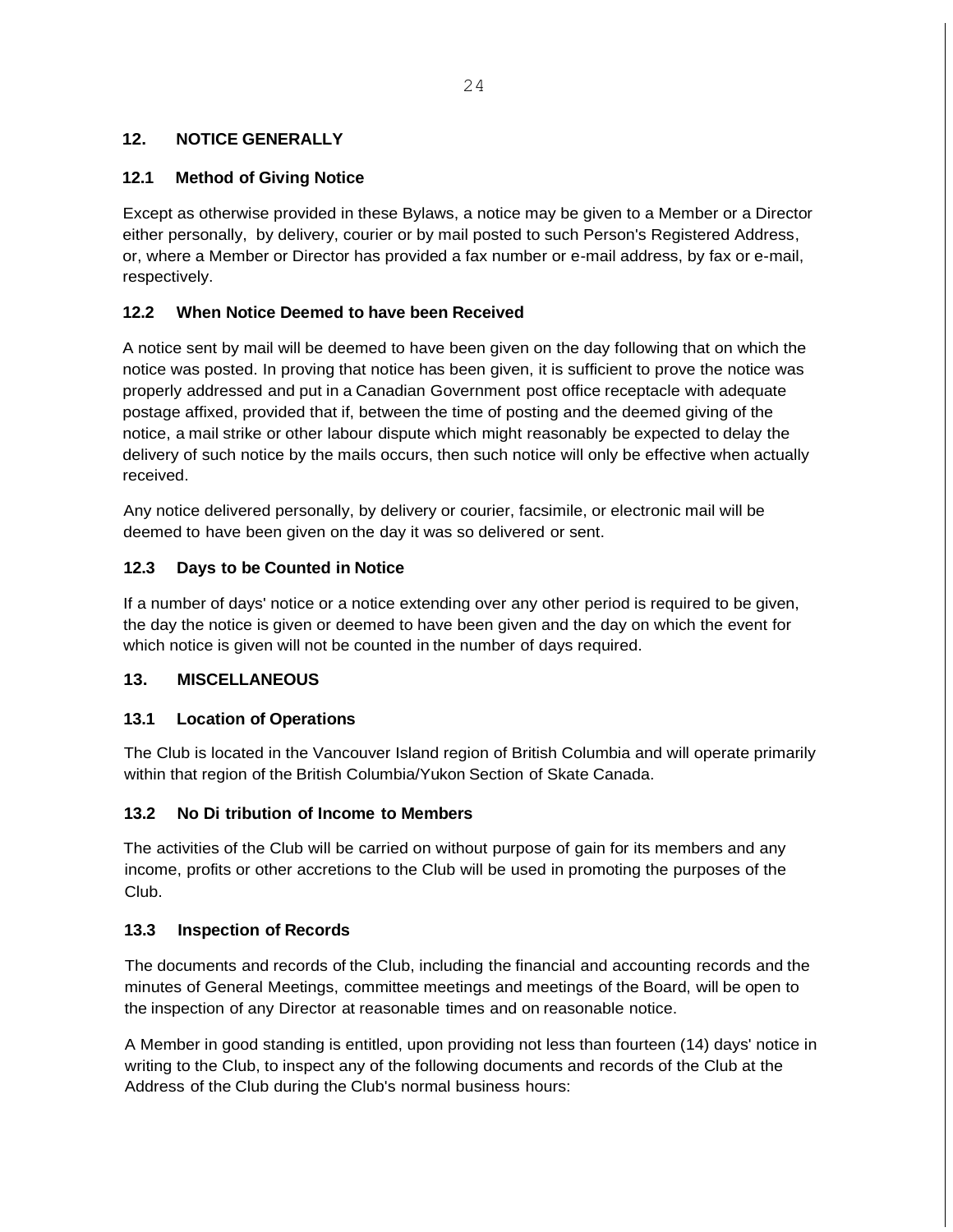- (a) the Constitution and these Bylaws, and any amendments thereto;
- (b) the statement of directors and registered office of the Club;
- (c) minutes of any General Meeting, including the text of each resolution passed at the meeting;
- (d) resolutions of the Members in writing, if any;
- (e) annual financial statements relating to a past fiscal year that have been received by the Members in a General Meeting;
- (f) the register of Directors;
- (g) the register of Members;
- (h) the Club's certificate of incorporation, and any other certificates, confirmations or records furnished to the Club by the Registrar;
- (i) copies of orders made by a court, tribunal or government body in respect of the Club;
- U) the written consents of Directors to act as such and the written resignations of Directors; and
- (k) the disclosure of a Director or of a senior manager regarding a conflict of interest.

Except as expressly provided by statute or at law, a Member will not be entitled or have the right to inspect any other document or record of the Club. However, subject to such policies as the Board may establish, a Member in good standing may request, in writing delivered to the Address of the Club, to inspect any other document or record of the Club and the Board may allow the Member to inspect the document or a copy thereof, in whole or in part and subject to such redaction as the Board deems necessary, all in the Board's sole discretion.

Copies of documents to which a Member is allowed to inspect may be provided on request by the Member for a fee to be determined by the Board, provided such fee does not exceed the limits prescribed by the *Societies Act.*

### **13.4 Right to become Member of other Society**

The Club will have the right to subscribe to, become a member of, and cooperate with any other society, corporation or association whose purposes or objectives are in whole or in part similar to the Club's purposes.

#### **14. INDEMNIFICATION**

### **14.1 Indemnification of Directors and Eligible Parties**

To the extent permitted by the *Societies Act,* each Director and eligible party (as defined by the *Societies Act)* will be indemnified by the Club against all costs, charges and expenses, including legal and other fees, actually and reasonably incurred in connection with any legal proceeding or investigative action, whether current, threatened, pending or completed, to which that Person by reason of his or her holding or having held authority within the Club: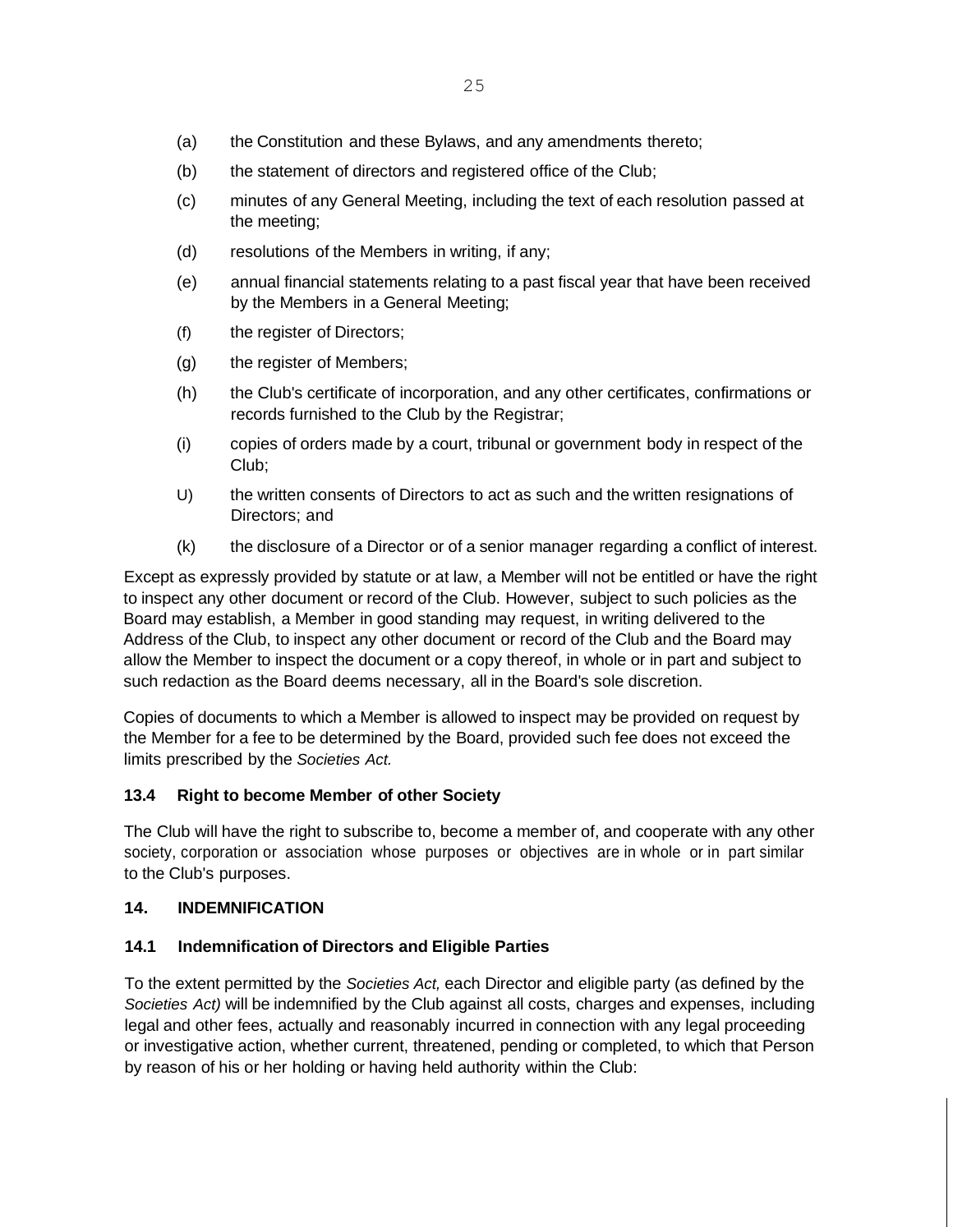- (a) is or may be joined as a party to such legal proceeding or investigative action; or
- (b) is or may be liable for or in respect of a judgment, penalty or fine awarded or imposed in, or an amount paid in settlement of, such legal proceeding or investigative action.

## **14.2 Purchase of Insurance**

The Club may purchase and maintain insurance for the benefit of any or all Directors, officers, employees or agents against personal liability incurred by any such Person as a Director, officer, employee or agent.

## **15. BYLAWS**

## **15.1 Entitlement of Members to copy of Constitution and Bylaws**

On being admitted to membership, each Member is entitled to, and upon request the Board will provide him or her with, a copy of the Constitution and Bylaws of the Club.

## **15.2 Right to Propose Amendment**

A Voting Member may propose an amendment to the Constitution or these Bylaws by giving notice in writing of the proposed amendment in the form approved by the Board, to the Address of the Club not less than 30 days before the annual general meeting each year and such proposed amendment will be submitted by the Board to the annual general meeting for a vote. No proposal to amend the Constitution or these Bylaws will be accepted from the floor of a General Meeting.

## **15.3 Special Resolution required to Alter or Add to Bylaws**

These Bylaws will not be altered or added to except by Special Resolution.

## **15.4 Effective Date of Alteration**

Any alteration to the Bylaws or Constitution will take effect on the date the alteration application is filed with the Registrar in accordance with the *Societies Act.*